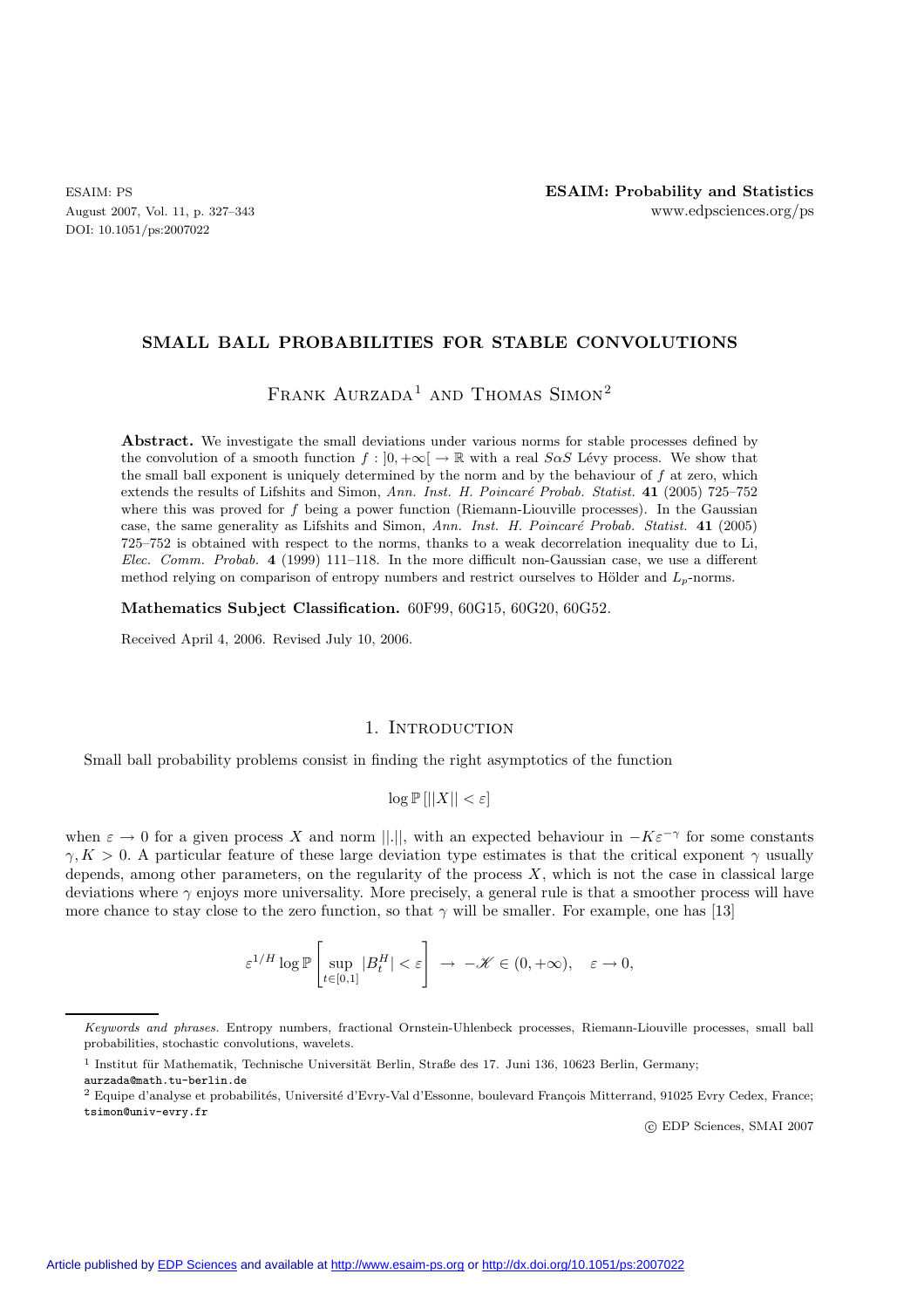where  $B<sup>H</sup>$  stands for the fractional Brownian motion with Hurst parameter H. Consider now a more general stable Volterra process defined by

$$
M_t = \int_{\mathbb{R}} K(t, x) Z(\mathrm{d}x)
$$

where Z is a stable random measure and  $K : \mathbb{R}^2 \to \mathbb{R}$  some integration kernel. Several examples [19] show that the sample path regularity of M is determined by the behaviour of K on the diagonal, so that one should try to connect this behaviour with the small ball probabilities of M. In this paper, we investigate this connection within the framework of convolution kernels: we study processes of the type

$$
X_t = \int_0^t f(t-s) \, dZ_s, \qquad t \in [0,1], \tag{1.1}
$$

where Z is a real symmetric  $\alpha$ -stable Lévy process  $(\alpha \in (0, 2])$  and  $f : [0, 1] \to \mathbb{R}$  is a function which is smooth, except possibly at zero. When  $\alpha < 1$ , the integral in (1.1) is understood in the Riemann-Stieltjes sense, since Z has bounded variation. When Z has unbounded variation that is  $\alpha \geq 1$ , the integral in (1.1) is understood in the stochastic sense. Integrating by parts, it is easy to see that the regularity of  $X$  depends only on the behaviour of f at 0. For example, if  $f^{(0)}(0) = \ldots = f^{(k-1)}(0) = 0$  and  $f^{(k)}(0) \neq 0$  for some  $k \geq 0$ , then

$$
X_t = f^{(k)}(0)A_t^k + \int_0^t f^{(k+1)}(t-u)A_u^k du, \quad t \in [0,1],
$$

where

$$
A_t^0 = Z_t \quad \text{and} \quad A_t^{i+1} = \int_0^t A_s^i \, \mathrm{d}s
$$

for every  $i \geq 0$ , so that X has the same regularity as  $A^k$ . In the homogeneous case  $f(x) \equiv x^c$  for some  $c \geq 0$ , the process X is the o-stable Biemann-Liquville (or fractional integrated) process  $R^H$  with self-simi process X is the  $\alpha$ -stable Riemann-Liouville (or fractional integrated) process  $R^H$  with self-similarity parameter  $H = c + 1/\alpha > 0$ :

$$
R_t^H = \int_0^t (t - s)^{H - 1/\alpha} dZ_s, \quad t \in [0, 1],
$$

a process whose small deviations were recently studied under a wide class of semi-norms [16]. Assuming now that  $f(x) \equiv x^c q(x)$  for some  $c > 0$  and q is, say, an analytic function in the neighbourhood of zero, we can represent  $X$  as a mixture of non-independent RL processes:

$$
X_t = \sum_{n=0}^{\infty} a_n R_t^{H+n}, \qquad t \in [0, 1], \tag{1.2}
$$

where  $\{a_n, n \geq 0\}$  is a sequence of real numbers with  $a_0 = 1$ . The processes X and R<sup>H</sup> have the same regularity, and the purpose in this paper is to show that they have also the same small ball probabilities.

In Section 2, the Gaussian case  $\alpha = 2$  is investigated. Borrowing wavelet techniques from [16] and using a corollary to a weak decorrelation inequality due to Li [11], we can separate both terms  $R^H$  and  $X - R^H$ , and show the desired result, together with the existence of the small deviation constant for X. Recall indeed that Li's decorrelation inequality states that

$$
\gamma(A \cap B) \ge \gamma(\lambda A)\gamma((1 - \lambda^2)^{1/2}B)
$$
\n(1.3)

for every  $\lambda \in (0,1)$ , where  $\gamma$  is a centered Gaussian measure on a Banach space E and A, B two symmetric convex sets in E. Letting  $\lambda$  tend to 0 or 1 in (1.3) makes it then possible to preserve the rate *and* the constant in Gaussian small deviation problems – see Theorem 1.2 in [11]. From the generality of  $(1.3)$ , one should expect our separation technique to be efficient for more general Gaussian Volterra processes as well, but we did not search in this direction further.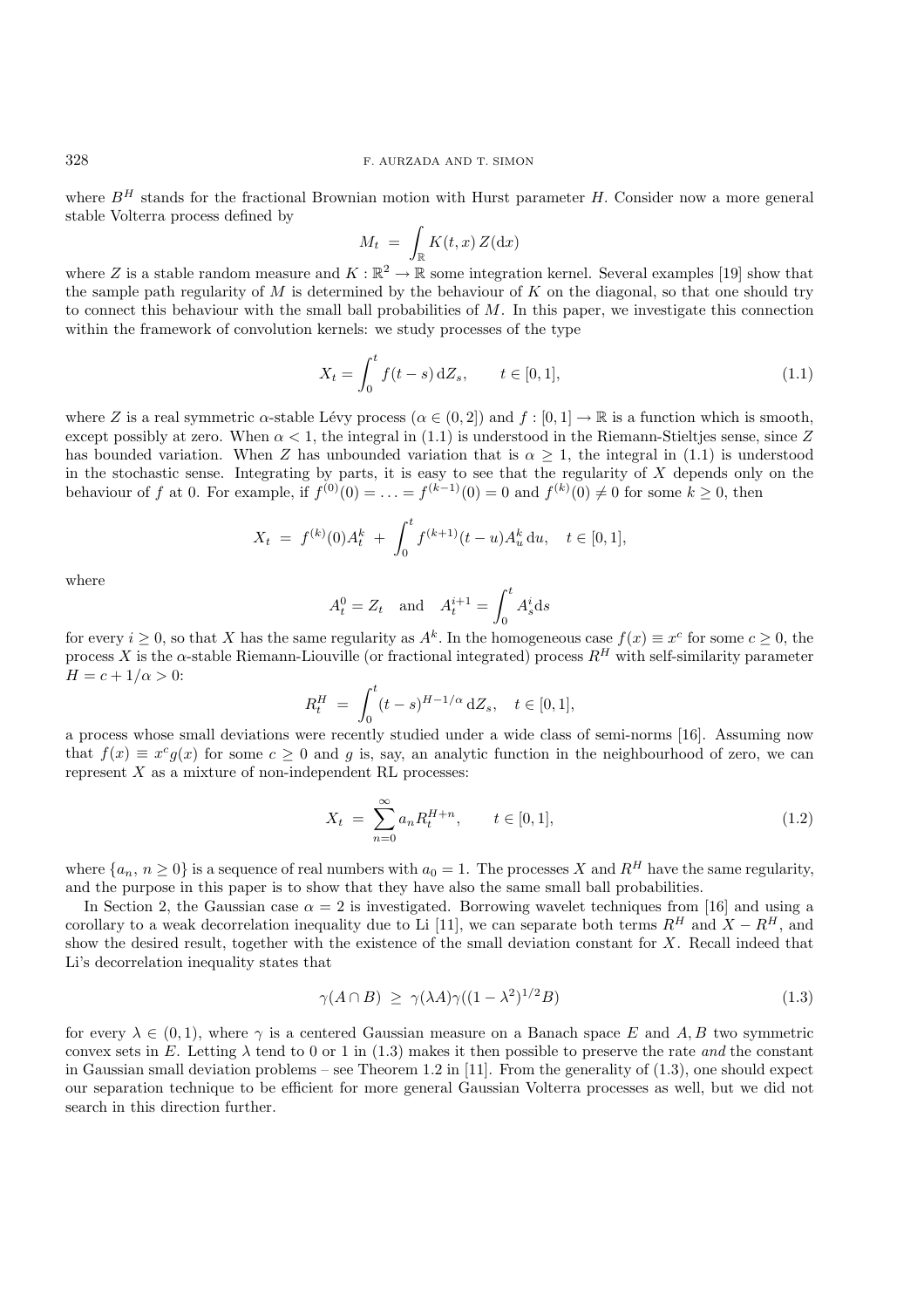In the non-Gaussian case, no decorrelation inequality like (1.3) is available for stable measures and we have to employ other tools, which lead unfortunately to less general results with respect to the norms. The results are also less precise since we cannot prove the existence of the small ball constant. The latter problem is probably difficult without Gaussianity, and it is not completely clear either if the constant really exists in this non-self-similar context.

In Section 3, we study the small deviations of X under  $L_p$  and Hölder norms in the non-Gaussian case. Whereas the lower bound comes rather easily after a time-integration formula, the upper bounds turns out to be more involved without self-similarity, and we have to use the connection between small deviation and metric entropy for stable processes which was discovered in [15]. It is more than likely that other norms could be tackled along the same way, but an annoying feature of entropy numbers is their dependence on dual function spaces which become increasingly complicated, so that it seems difficult to use them within a global formalism, as in [16]. We also feel that these two particular cases have some generality: the critical exponent does not depend on the norm in the first case, and does in the second.

In Section 4, we discuss two important examples: the stable Ornstein-Uhlenbeck processes (which was the starting point of this research) where  $f(x)=e^x$  in the representation (1.1), and the fractional Ornstein-Uhlenbeck processes as recently introduced in [5,17, 21], where  $f(x) = x^c e^x$  in the representation (1.1). These new fractional processes seem important for applications, especially in network traffic [21]. Let us finally mention that convolution processes like (1.1) have been studied in mathematical finance for the so-called forward interest rate curve [8].

Throughout, we will denote by  $C$  a constant independent of the involved parameters whose value may change from line to line, and we will use the functional notation  $f(x) \approx g(x)$  if there are constants  $C_1, C_2$  such that  $0 < C_1 < f(x)/g(x) < C_2 < +\infty$  for all sufficiently small or large x. Unless explicitly mentioned, every function or process will be considered on [0, 1] only and starting from 0.

## 2. The Gaussian case

Let us first briefly recall the definition of the set  $\mathbf{N}(\beta, p)$  of  $\beta$ -self similar and p-pseudo additive semi-norms – in abbreviation (β, p) semi-norms, which was introduced in [16]. If  $\mathscr F$  is a linear space of real functions containing the set  $\mathscr{C}_K^{\ell}$  (functions having a continuous derivative of *l*-th order and compact support) for some  $\ell \in \mathbb{N}$  a semi-norm  $\mathbb{L} \cup \{ \Omega \}$   $\mathscr{F}$  belongs to  $\mathbf{N}(\beta, n)$  if the following propert  $\ell \in \mathbb{N}$ , a semi-norm  $\|\cdot\|$  on  $\mathscr F$  belongs to  $\mathbf{N}(\beta, p)$  if the following properties hold:

- (A)  $\|\cdot\|_I \leq \|\cdot\|_I$  for all real intervals  $I, J$  such that  $I \subseteq J$ .
- (B) For every interval I and  $f, f_n \in \mathscr{F}$ , if  $f_n \to f$  uniformly on I then  $||f||_I \leq \limsup ||f_n||_I$ .<br>(C)  $||f|| = ||f|| = c$  or every interval  $I, f \in \mathscr{F}$  and  $c \in \mathbb{R}$
- (C)  $||f||_{I-c} = ||f(\cdot c)||_I$  for every interval  $I, f \in \mathcal{F}$ , and  $c \in \mathbb{R}$ .<br>(D)  $||f(c)||_{I-c} = c\beta ||f||$  for every interval  $I, f \in \mathcal{F}$  and  $c > 0$ .
- (D)  $||f(c \cdot)||_{I/c} = c^{\beta} ||f||_{I}$  for every interval  $I, f \in \mathscr{F}$ , and  $c > 0$ .
- (E) For every  $a_0 < \ldots < a_n \in \mathbb{R}$  and  $f \in \mathscr{F}$

$$
\begin{cases}\n||f||_{[a_0,a_n]} \ge (||f||^p_{[a_0,a_1]} + \cdots + ||f||^p_{[a_{n-1},a_n]})^{1/p} & \text{if } p < +\infty, \\
||f||_{[a_0,a_n]} \ge \sup (||f||_{[a_0,a_1]},\ldots,||f||_{[a_{n-1},a_n]}) & \text{if } p = +\infty.\n\end{cases}
$$

(F) There exists  $C_p > 0$  such that for every  $a_0 < \ldots < a_n \in \mathbb{R}$  and  $f \in \mathscr{C}_K^{\ell}$  verifying  $f(a_0) = \cdots = f(a_n) - 0$  $f(a_n) = 0,$ 

$$
\begin{cases}\n||f||_{[a_0,a_n]} \leq C_p \Big(||f||_{[a_0,a_1]}^p + \cdots + ||f||_{[a_{n-1},a_n]}^p\Big)^{1/p} & \text{if } p < +\infty, \\
||f||_{[a_0,a_n]} \leq C_\infty \sup\Big(||f||_{[a_0,a_1]},\ldots,||f||_{[a_{n-1},a_n]}\Big) & \text{if } p = +\infty.\n\end{cases}
$$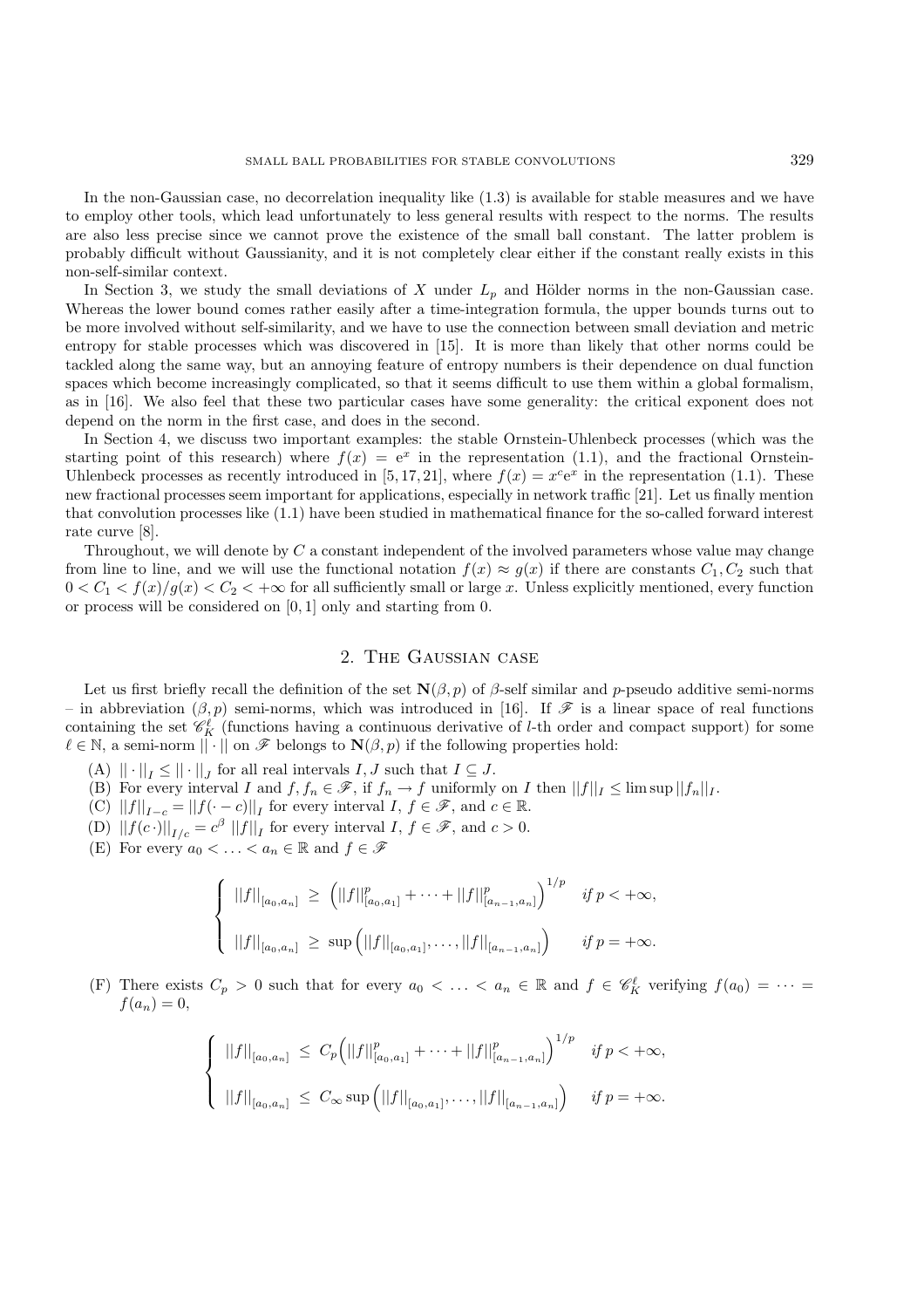Notice that in this definition the compatibility properties (A-B) are quite innocuous and always satisfied in practice. More is demanded in properties  $(C-F)$  which mean respectively translation-invariance,  $\beta$ -self-similarity, p-subadditivity and p-superadditivity of the semi-norm. In [16] it is observed that all classical semi-norms fall into  $\mathbf{N}(\beta, p)$ 's scope, except perhaps Solovietsky and Besov norms for which one needs the weaker notion of  $(\beta, p)$ -semi-norm in the wide sense – *i.e.* with respect to some wavelet basis – see [16] for more details. In that paper, it was also remarked that the inequality  $\beta + 1/p \geq 0$  is verified by all classical examples, an interesting fact for which no sensible explanation was given as yet.

The main result of [16] entails that if  $||.||$  is a  $(\beta, p)$ -semi-norm and  $X \equiv R^{c+1/2}$  is defined by (1.1) with  $\alpha = 2$ and  $f(x) = x^c$  for  $c > \beta + 1/p - 1/2$ , there exists  $\mathscr{K} \in (0, +\infty)$  such that

$$
\lim_{\varepsilon \downarrow 0} \varepsilon^{\gamma} \log \mathbb{P} \left[ ||R^{c+1/2}|| \le \varepsilon \right] = -\mathcal{K} \tag{2.1}
$$

with  $\gamma = (c + 1/2 - \beta - 1/p)^{-1}$ . This formula for the rate synthezises all cases previously studied for the small balls of RL processes. In this section, our purpose is to prove that the result also holds for more general moving average Gaussian processes. In the following we will denote by  $Ent(x)$  the integer part of a real number x and  $\mathscr{C}^i$  will stand for the set of functions from [0, 1] to R with continuous derivative of *i*-th order.

**Theorem 2.1.** *Let* X *be defined in* (1.1) *such that*  $\alpha = 2$  *and*  $f(x) = x^c g(x)$  *for*  $c > -1/2$  *and*  $g: [0,1] \to \mathbb{R}$ *with*  $g(0) = 1$ . Suppose that g belongs to  $\mathcal{C}^{k+1}$  with  $k = \text{Ent}(c+1)$ . For any seminorm  $|| \cdot || \in \mathbf{N}(\beta, p)$  with  $c+1/2 > \beta+1/p$ *, we have* 

$$
\lim_{\varepsilon\downarrow 0}\varepsilon^\gamma\log\mathbb{P}\left[||X||\le\varepsilon\right]\ =\ -\mathscr{K}
$$

*where*  $\gamma = (c + 1/2 - \beta - 1/p)^{-1}$  *and K is given by* (2.1)*.* 

*Proof.* Set  $H = c + 1/2 > 0$  and consider the difference process  $X^H = X - R^H$ . Integrating by parts, we can write

$$
X_t^H = h^{(k)}(0)A_t^k + \int_0^t h^{(k+1)}(t-u)A_u^k du, \quad t \ge 0
$$
\n(2.2)

with the notation of the introduction and where we set  $h(x) = x^{c}(g(x) - 1) = O(x^{c+1})$  in the neighbourhood of zero. By (2.1) and Theorem 1.2 in [11], it suffices to show that

$$
\lim_{\varepsilon \downarrow 0} \varepsilon^{\gamma} \log \mathbb{P} \left[ ||X^H|| \le \varepsilon \right] = 0,
$$

and we will actually prove a little more:

$$
\liminf_{\varepsilon \downarrow 0} \varepsilon^{\gamma'} \log \mathbb{P}\left[||X^H|| \le \varepsilon\right] > -\infty,\tag{2.3}
$$

with  $\gamma' = (k + 1/2 - \beta - 1/p)^{-1} < \gamma$  since  $k = \text{Ent}(c + 1) > c$ . This will be done in the same way as Theorem 7 in [16] and we will also use the same notation. Suppose first that c is not an integer and that  $p < +\infty$ . Notice that  $h^{(k)}(0) = 0$  in (2.2). Setting  $\ell = k + 1 > k + 1/2 = k'$  and decomposing  $X^H$  along the wavelet basis  $\{\psi_{jn}, n \leq 2^j\}$  defined in [16] p. 736, we get

$$
||X^H|| \leq C \sum_{j\geq 0} \left( \sum_{n\leq 2^j} |r_{jn}|^p ||\psi_{jn}||^p \right)^{1/p} \leq C \sum_{j\geq 0} 2^{(1/2+\beta)j} \left( \sum_{n\leq 2^j} |r_{jn}|^p \right)^{1/p}
$$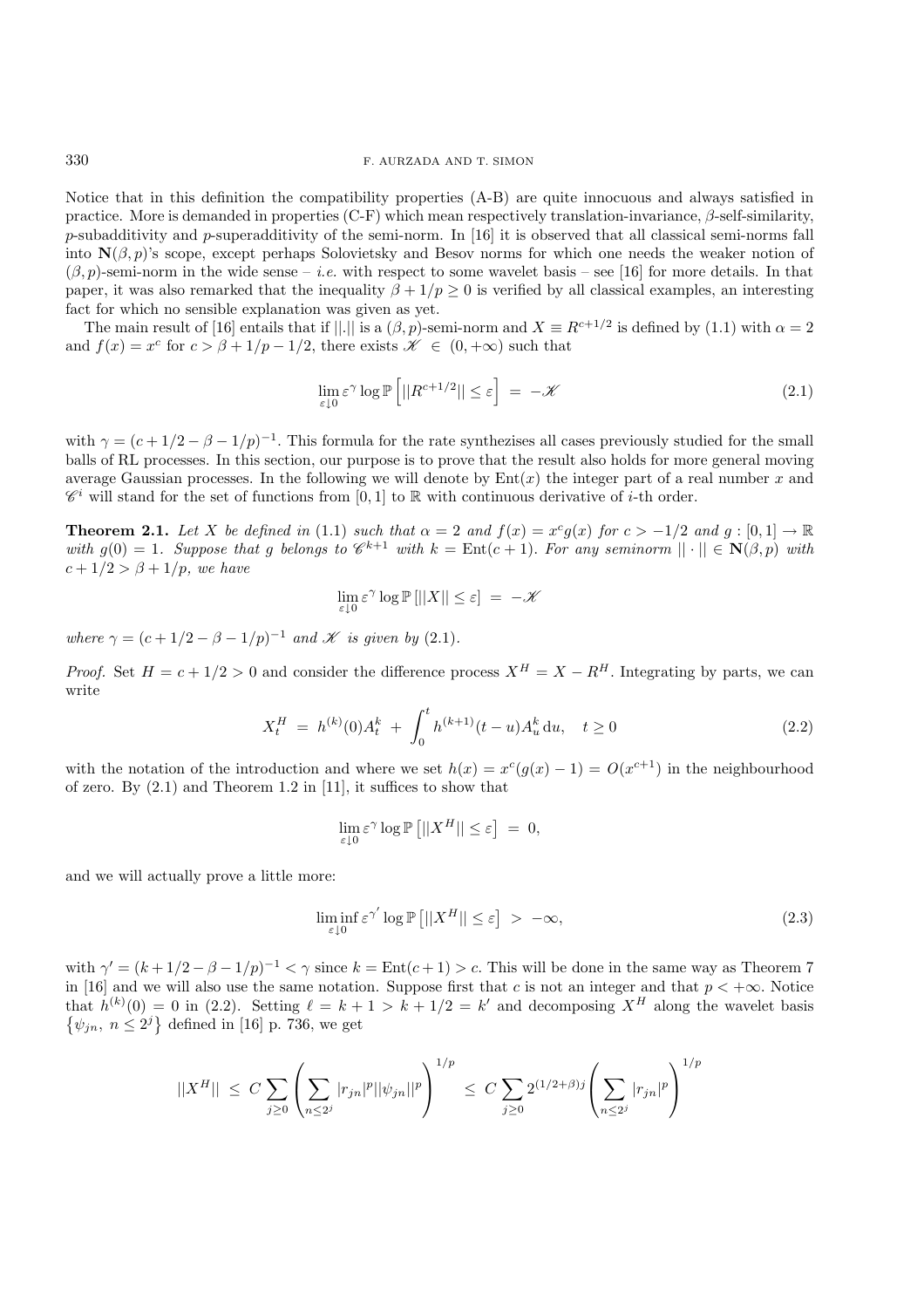where  $C$  is some constant independent of  $j, n$  and

$$
r_{jn} = 2^{-j/2} \int_0^{+\infty} X^H (2^{-j} s) \psi(s - n) ds
$$
  
\n
$$
= 2^{-(k'+1/2)j} \int_0^{+\infty} 2^{k'j} X^H (2^{-j} s) \psi(s - n) ds
$$
  
\n
$$
= 2^{-(k'+1/2)j} \int_0^{+\infty} 2^{k'j} \left( \int_0^{2^{-j} s} h^{(k+1)} (2^{-j} s - u) A_u^k du \right) \psi(s - n) ds
$$
  
\n
$$
\stackrel{d}{=} 2^{-(k'+3/2)j} \int_0^{+\infty} \left( \int_0^s h^{(k+1)} (2^{-j} (s - u)) A_u^k du \right) \psi(s - n) ds
$$
  
\n
$$
= 2^{-(k'+3/2)j} \int_{\mathbb{R}} \psi(s) \left( \int_0^{s+n} h^{(k+1)} (2^{-j} (s + n - u)) A_u^k du \right) ds,
$$

the equality in law coming from the  $(k + 1/2)$ -self-similarity of  $A<sup>k</sup>$ . This finally entails

$$
||X^H|| \leq C \sum_{j\geq 0} 2^{-(k'-\beta-1/p)j} \left( \sup_{|n| \leq M2^j} |r'_{jn}| \right)
$$

with the notation

$$
r'_{0n} = r_{0n} \text{ and } r'_{jn} \stackrel{d}{=} 2^{-j} \int_{\mathbb{R}} \psi(s) \left( \int_0^{s+n} h^{(k+1)} (2^{-j}(s+n-u)) A_u^k du \right) ds \text{ if } j \ge 1.
$$

We can rewrite the wavelet coefficients  $r'_{jn} = \tau_{jn} y_{jn}$  with

$$
\tau_{jn} = 2^{-j} \left( \int_0^{n+D} \left| \int_{-D}^D \psi(t) dt \int_0^{t+n} h^{(k+1)} (2^{-j} v) (t + n - v - s)_+^k dv \right|^2 ds \right)^{1/2}
$$

and  $\{y_{jn}, |n| \le M2^j, j \ge 0\}$  is an array of identically distributed jointly Gaussian random variables. As in<br>Theorem 7 of [16] it suffices to prove Theorem 7 of [16], it suffices to prove

$$
\sup_{n,j} \tau_{jn}^2 \ < \ +\infty. \tag{2.4}
$$

We have

$$
\tau_{jn}^2 = 4^{-j} \int_0^{n+D} \left| \int_{-D}^D \psi(t) dt \int_0^{t+n} h^{(k+1)} (2^{-j} v) (t+n-v-s)_+^k dv \right|^2 ds
$$

and we transform

$$
\int_{-D}^{D} \psi(t) dt \int_{0}^{t+n} h^{(k+1)} (2^{-j}v)(t+n-v-s)_{+}^{k} dv
$$

through  $\ell = k + 1$  successive integrations by parts. The  $\ell$ -th derivative of

$$
t \mapsto \int_0^{t+n} h^{(k+1)}(2^{-j}v)(t+n-v-s)_+^k \, \mathrm{d}v = \int_0^{t+n-s} h^{(k+1)}(2^{-j}v)(t+n-v-s)^k \, \mathrm{d}v
$$

is given by

$$
t \ \mapsto \ k! \, h^{(k+1)}(2^{-j}(t+n-s)),
$$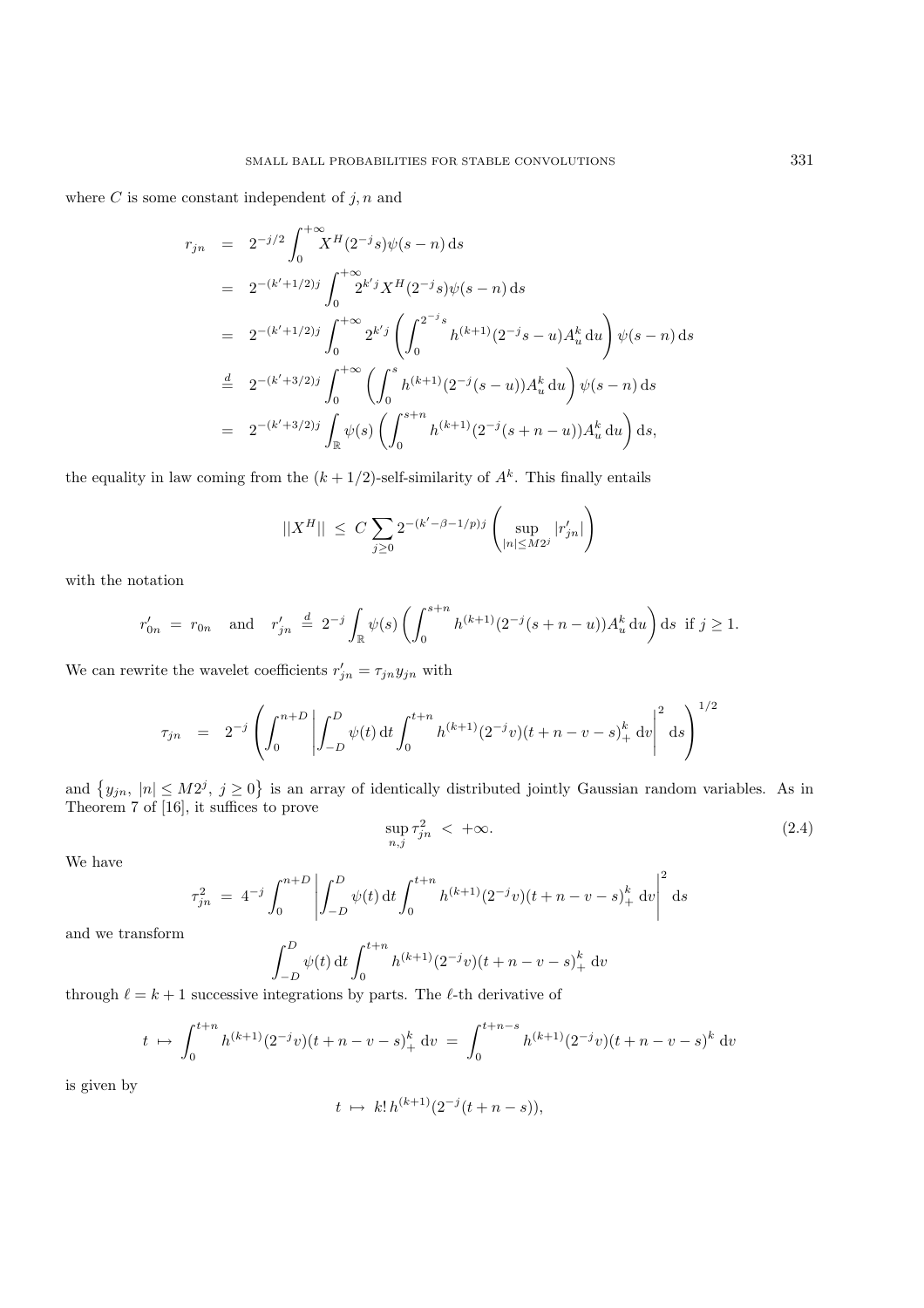so that finally

$$
\tau_{jn}^2 = C4^{-j} \int_0^{n+D} \left| \int_{-D}^D I^{\ell} \psi(t) h^{(k+1)} (2^{-j} (t+n-s)) \mathbf{1}_{\{s \le t+n\}} \, \mathrm{d}t \right|^2 \, \mathrm{d}s.
$$

We cut the domain of integration in s into  $[0, n - D - 1]$  and  $[n - D - 1, n + D]$ . On the first interval it is easily seen by the smoothness of  $g$  that the integrated function is bounded, so that after a change of variable we obtain

$$
\tau_{jn}^2 \le C4^{-j} \left( n + \int_{-D-1}^D \left| \int_s^D h^{(k+1)} (2^{-j} (t-s)) dt \right|^2 ds \right)
$$
  

$$
\le C4^{-j} \left( n + 4^j \left| \int_0^{2^{-j} (2D+1)} h^{(k+1)} (u) du \right|^2 \right)
$$
  

$$
= C4^{-j} \left( n + C4^j \right) \le C
$$

independently of n, j, where the third inequality comes from the definition of h and the fact that  $k \leq c+1$ . This proves (2.4) and completes the proof in the case when c is not an integer and  $p < +\infty$ . If c is an integer, then  $h^{(k)}(0) = (k-1)!g'(0)$  is not necessarily zero and we have a slightly more complicated wavelet decomposition<br>for  $X^H$  Using again the  $(k+1/2)$ -self-similarity of  $A^k$  and reasoning as above we obtain for  $X^H$ . Using again the  $(k + 1/2)$ -self-similarity of  $A^k$  and reasoning as above we obtain

$$
||X^H|| \le C \sum_{j\ge 0} 2^{-(k'-\beta-1/p)j} \left( \sup_{|n| \le M2^j} |s_{jn}| \right)
$$

with  $s'_{0n} = r_{0n}$  and

$$
s_{jn} \stackrel{d}{=} \int_{\mathbb{R}} \psi(s) \left( 2^{-j} \int_0^{s+n} h^{(k+1)} (2^{-j} (s+n-u)) A_u^k du + A_{s+n}^k \right) ds
$$

if  $j \geq 1$ . Analogously, we need an upper bound on

$$
\sigma_{jn}^2 = \int_0^{n+D} \left| \int_{-D}^D \psi(t) dt \left( (t+n-s)_+^k + 2^{-j} \int_0^{t+n} h^{(k+1)} (2^{-j}v)(t+n-v-s)_+^k dv \right) \right|^2 ds
$$
  

$$
\leq 2 \left( \int_0^{n+D} \left| \int_{-D}^D \psi(t)(t+n-s)_+^k dt \right|^2 ds + \tau_{jn}^2 \right) \leq C
$$

independent of j, n from the above computations and the proof of Theorem 7 in [16]. This finishes the proof in the case  $p < +\infty$ . Finally, the case  $p = +\infty$  can be handled exactly in the same way in writing

$$
||X^H|| \leq C \sum_{j\geq 0} \left( \sup_{n\in N_j} |r_{jn}|||\psi_{jn}|| \right),
$$

and we leave the details to the reader.  $\Box$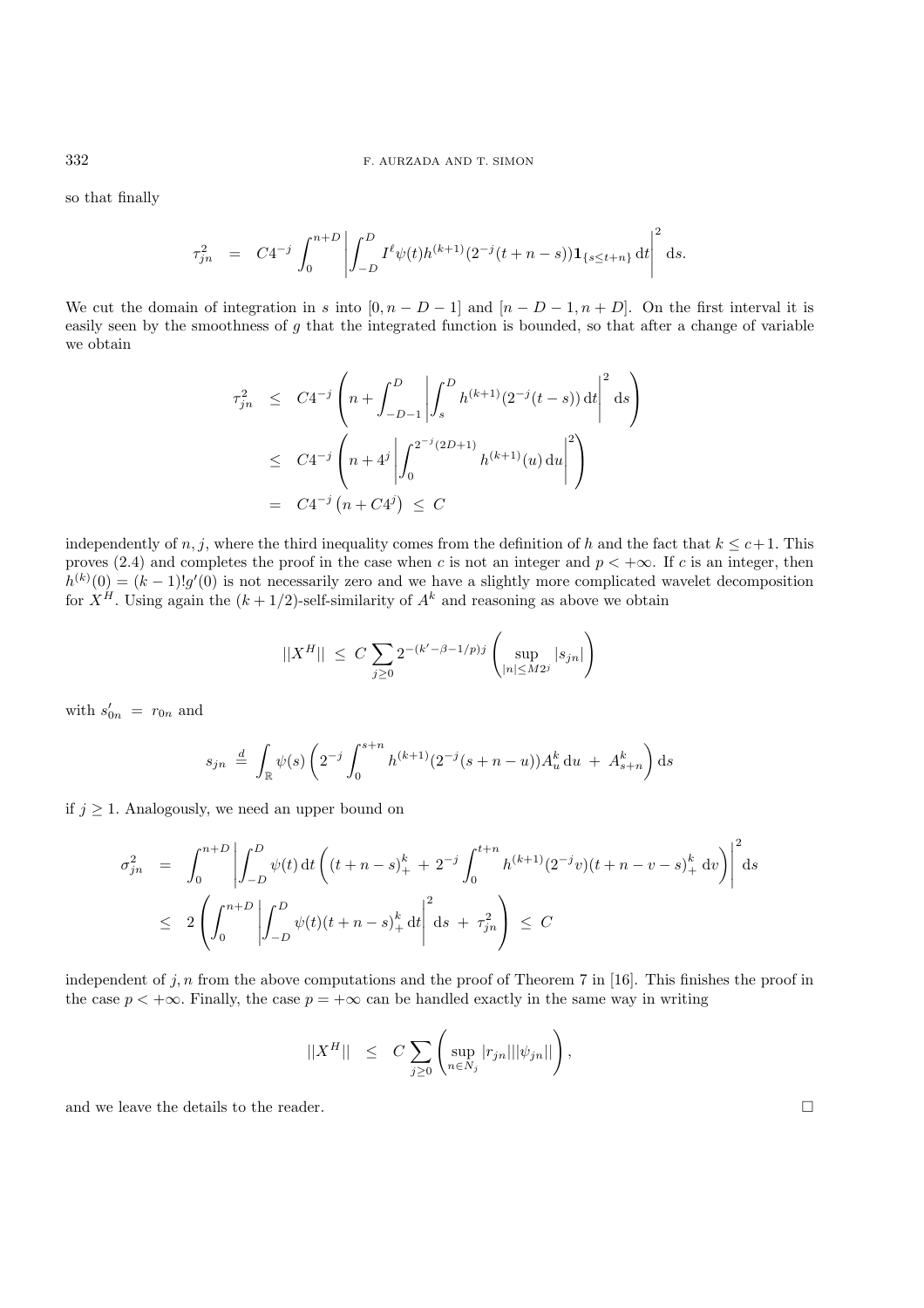### 3. The non-Gaussian case

### 3.1. **Preliminaries and statement of the main result**

In this section, we investigate small deviations of processes defined by (1.1) such that  $0 < \alpha < 2$  and  $f(x) = x^{c}g(x)$  for some  $c \ge 0$  and g analytic with  $g(0) = 1$ . Of course, one should wish to obtain the same level of generality as above, and actually a stable extension of Theorem 2.1 would be readily obtained if one could prove the analogue of Theorem 1.2 in [11] for stable measures. Unfortunately, the latter relies on the weak *Gaussian* decorrelation inequality (1.3), for which no stable version is available because the subordination argument does not apply to a product of probabilities. We do not know either whether it is possible to prove a stable version of Theorem 1.2 in [11] without the decorrelation inequality (1.3).

Our assumptions on X will be more stringent than in the Gaussian case. Firstly, setting  $H = c + 1/\alpha$ , we will suppose that  $H \geq 1/\alpha$ . This assumption is natural because it is in accordance with the sample path properties of X: if  $H < 1/\alpha$  it is known – see Theorem 10.2.3 in [19] – that X is almost surely unbounded on [0, 1], which makes the small ball problem irrelevant for all classical norms except possibly  $L_p$ -norms – see Section 6 in [16] for more details and comments. Secondly, we suppose that  $g : \mathbb{R} \to \mathbb{R}$  is analytic in the neighbourhood of 0 with convergence radius  $\rho \geq 1$ . This entails

$$
g(s) = \sum_{n=0}^{\infty} \frac{g^{(n)}(0)}{n!} s^n, \qquad s \in [0, 1]
$$

and by Theorem 11.4.1 in [19] we can write

$$
X_t = \sum_{n=0}^{\infty} a_n R_t^{H+n}
$$
\n(3.1)

pointwise for all  $t \in [0, 1]$ , with

$$
a_n = \frac{g^{(n)}(0)}{n!}
$$
 and  $R_t^{H+n} = \int_0^t (t-s)^{H-1/\alpha+n} dZ_s$ .

Notice that the RL processes  $R^{H+n}$  in (3.1) integrate the *same* process Z and hence are not independent. From now on, we will only consider processes written in the form  $(3.1)$  with the same underlying process Z and an absolutely converging series  $\{a_n, n \geq 0\}$ . As mentioned in the introduction, we will focus on two families of norms only:

(a) The  $L_p$ -norms,  $1 \leq p \leq +\infty$ , defined as usual by

$$
||f||_p = \left(\int_0^1 |f(s)|^p ds\right)^{1/p}
$$
 for  $p < +\infty$  and  $||f||_{\infty} = \sup_{s \in [0,1]} |f(s)|$  for  $p = +\infty$ .

(b) The  $\eta$ -Hölder norms,  $0 < \eta < 1$ , defined by

$$
||f||_{\eta} = \sup_{0 \le s < t \le 1} \frac{|f(t) - f(s)|}{|t - s|^{\eta}}
$$

on functions  $f : [0, 1] \to \mathbb{R}$  starting from 0.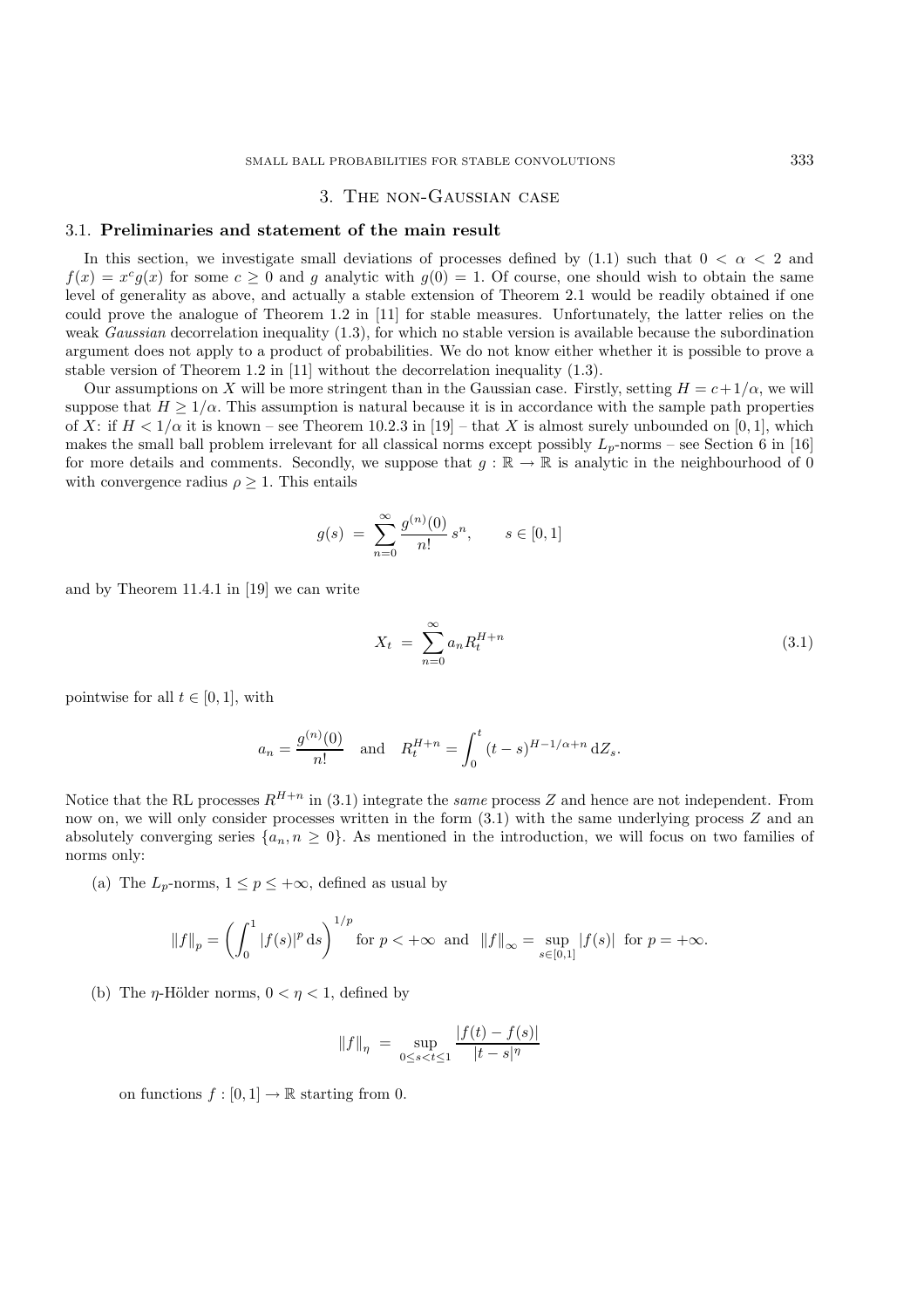Our main result is the following:

**Theorem 3.1.** Let X be defined by (1.2) with  $0 < \alpha < 2, H \geq 1/\alpha$ , and such that

$$
\sum_{n=1}^{\infty} |a_n| n^{H-1/\alpha + \delta} < +\infty
$$
\n(3.2)

*for some*  $\delta > 0$ *. Then for every*  $1 \leq p \leq +\infty$ 

$$
\log \mathbb{P}\left(\|X\|_p \leq \varepsilon\right) \ \approx \ - \varepsilon^{-1/H}, \qquad \varepsilon \to 0.
$$

*Besides, for every*  $\eta \in (0,1)$ *, then* 

$$
\log \mathbb{P}\left(\left\|X\right\|_{\eta} \leq \varepsilon\right) = -\varepsilon^{-1/(H-\eta)+o(1)}, \qquad \varepsilon \to 0
$$

*as soon as*  $H > 1/\alpha + \eta$ .

### **Remarks 3.2.**

(a) For the Hölder norms, the term  $o(1)$  only appears in estimating the upper bound for the small deviation probability and the lower bound provides the exact rate under the exponential scale.

(b) The lower bound holds for both norms under the condition

$$
\sum_{n=0}^{\infty} |a_n| n^{H-1/\alpha} < +\infty,
$$
\n(3.3)

which is slightly weaker than  $(3.2)$ . We believe that this latter condition is actually necessary for the wellposedness of our small ball problem – see Remark 3.6 thereafter. Notice that both conditions (3.3) and (3.2) are satisfied as soon as g has a convergence radius  $\rho > 1$ .

(c) For the Hölder norm, the additional assumption on  $H$  is natural, except possibly for the relevant boundary case  $H = 1/\alpha + \eta$ , since it is plausible, as in [20], that X has finite Hölder norm if and only if  $H \ge 1/\alpha + \eta$ . One probably needs an entirely different method to tackle the situation  $H = 1/\alpha + \eta$ , this even for RL processes, since the wavelet arguments of [16] fail. Typically, one should expect some superexponential behaviour.

The proof of Theorem 3.1 will be given in two parts. First, the lower bound will be rather easily established using a time-integration lemma. For the more involved upper bound, we will need estimates for the entropy numbers of the underlying Riemann-Liouville operators, in order to apply then Li-Linde's upper criterion for general symmetric stable processes [14].

### 3.2. **Proof of the lower bound**

We begin with an easy lemma which states roughly that Riemann-Liouville processes form a semi-group w.r.t. time integration. Recall the notation

$$
B(p,q) = \frac{\Gamma(p)\Gamma(q)}{\Gamma(p+q)}, \quad p, q > 0
$$

for Euler's Beta function.

**Lemma 3.3.** *For every*  $H \geq 1/\alpha$  *and*  $\beta > 0$ *, we have a.s.* 

$$
B(\beta, H - 1/\alpha + 1) R_t^{H + \beta} = \int_0^t (t - s)^{\beta - 1} R_s^H ds.
$$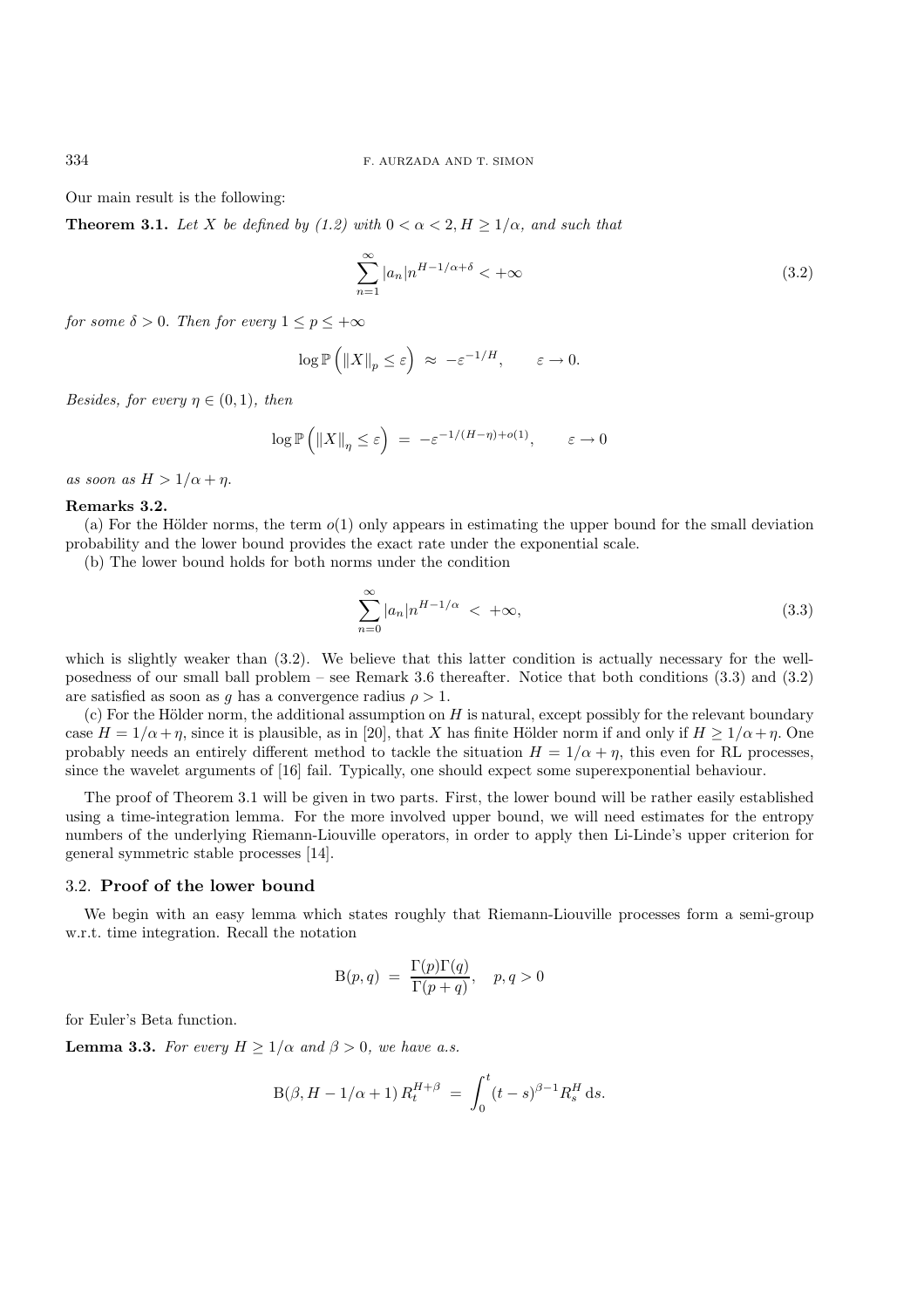*Proof.* Notice first that the integration of the right-hand side makes sense since almost surely  $R^H \in L_\infty[0,1]$ and  $s \mapsto (t-s)^{\beta-1} \mathbf{1}_{\{s \leq t\}}$  is in  $L_1[0,1]$ . We have a.s.

$$
\int_0^t (t-s)^{\beta-1} R_s^H ds = \int_0^1 \mathbf{1}_{\{s \le t\}} (t-s)^{\beta-1} \int_0^1 \mathbf{1}_{\{u \le s\}} (s-u)^{H-1/\alpha} dZ_u ds
$$

$$
= \int_0^t \left( \int_u^t (t-s)^{\beta-1} (s-u)^{H-1/\alpha} ds \right) dZ_u,
$$

where in the second line we applied Fubini's theorem. Making the substitution  $r = (s - x)/(t - x)$ , we obtain

$$
\int_0^t \left( \int_u^t (t-s)^{\beta - 1} (s-u)^{H-1/\alpha} ds \right) dZ_u = \int_0^t \int_0^1 (1-r)^{\beta - 1} r^{H-1/\alpha} dr (t-u)^{\beta + H-1/\alpha} dZ_u
$$
  
=  $B(\beta, H-1/\alpha + 1) \int_0^t (t-u)^{\beta + H-1/\alpha} dZ_u$ ,

which completes the proof.  $\Box$ 

Let us now recall the definition of the Riemann-Liouville operator, which will also be useful in proving the upper bound:

**Definition 3.4.** The Riemann-Liouville operator with parameter  $\beta > 0$  is defined by

$$
\mathscr{R}_{\beta}y(t) = \frac{1}{\Gamma(\beta)} \int_0^t (t-s)^{\beta-1} y(s) \,ds,
$$

as soon as the term on the right-hand side makes sense.

This operator has been extensively studied over the years in many areas of analysis and probability, see [7] and [18] for modern accounts. Our Lemma 3.3 entails that a.s.

$$
R^{H+\beta} = \frac{\Gamma(H+\beta-1/\alpha+1)}{\Gamma(H-1/\alpha+1)} \mathscr{R}_{\beta}(R^H). \tag{3.4}
$$

Notice that  $\mathcal{R}_{\beta}$  is a fractional integration operator, which is hence regularizing. In particular, given a function space  $\mathscr F$  one should expect that  $R^{H+n} \in \mathscr F$  for all  $n \geq 0$  as soon as  $R^H \in \mathscr F$ , and it is natural to ask if the problem of comparing the small deviations of  $R^H$  and X is well-posed as soon as  $R^H \in \mathscr F$  hold problem of comparing the small deviations of  $R^H$  and X is well-posed as soon as  $R^H \in \mathscr{F}$  holds, in other words if if

$$
||R^H||_{\mathscr{F}} < +\infty \implies ||X||_{\mathscr{F}} < +\infty.
$$
\n(3.5)

\nIn a slightly different direction, let us mention that the problem of continuity and boundedness of convolution.

processes (1.1) with Z a semi-martingale and  $f(0) = 0$  was addressed in [10], under general conditions. The following lemma yields a criterion ensuring  $(3.5)$  for  $L_p$  and Hölder norms, under condition  $(3.3)$ :

**Lemma 3.5.** *Let*  $\|.\|$  *be an L<sub>p</sub>-norm for some*  $1 \leq p \leq +\infty$  *or a*  $\eta$ -Hölder norm for some  $0 \leq \eta < 1$ *. There exists a constant* C *independent of* n *such that a.s.*

$$
||R^{H+n}|| \leq C n^{H-1/\alpha} ||R^H||
$$

*for all*  $n \geq 1$ *.* 

*Proof.* Suppose first that  $\|.\|$  is an  $L_p$ -norm for some  $1 \leq p < +\infty$ . From Lemma 3.3 with  $\beta = n$  and Stirling's formula, we get

$$
\left\| R^{H+n} \right\|_p \le C n^{H-1/\alpha+1} \left( \int_0^1 \left| \int_0^t (t-s)^{n-1} R_s^H ds \right|^p dt \right)^{1/p}
$$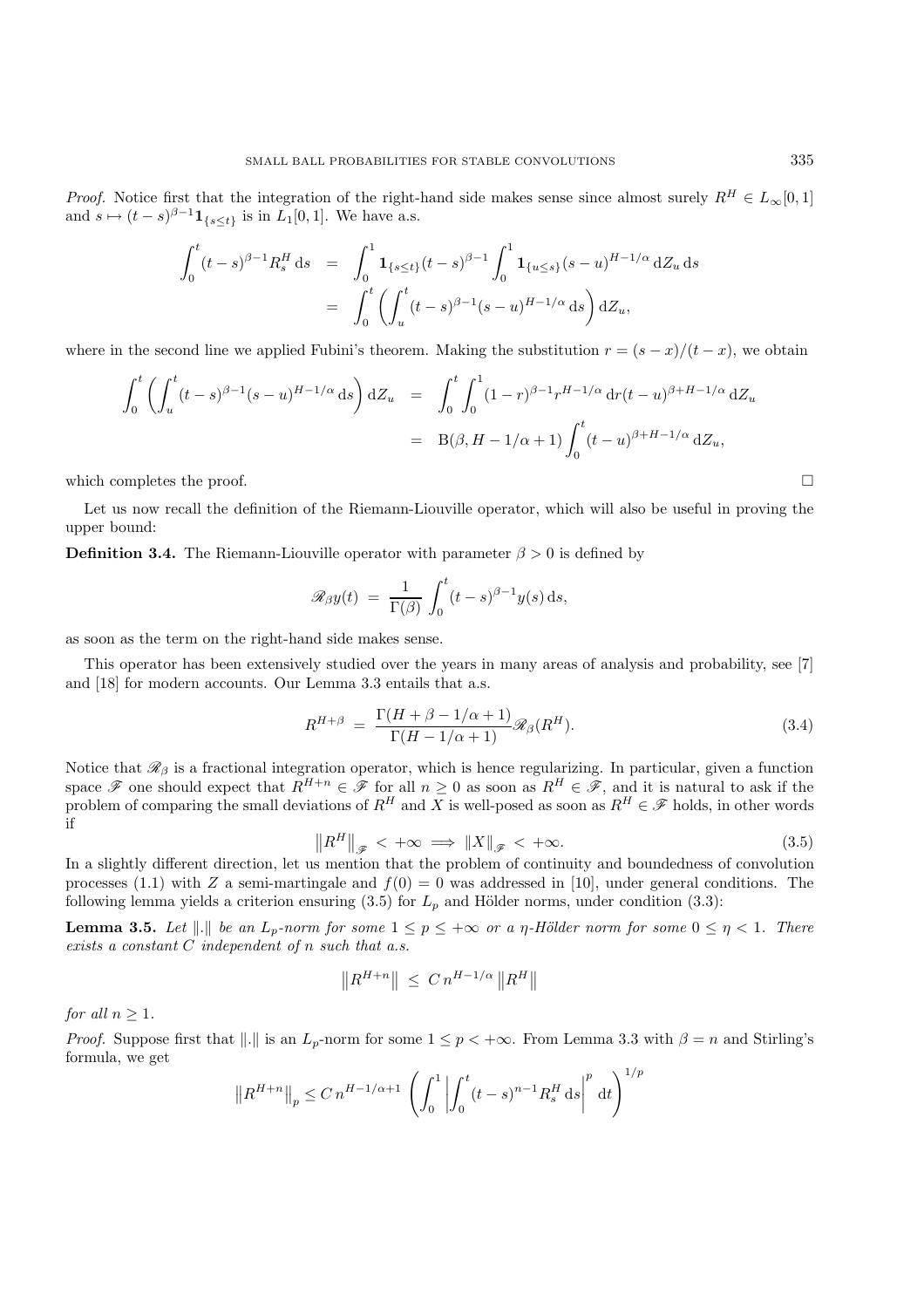#### 336 F. AURZADA AND T. SIMON

for some constant  $C$  independent of  $n$ . Then, Hölder's inequality entails

$$
\left\| R^{H+n} \right\|_{p} \leq C \left\| R^{H} \right\|_{p} n^{H-1/\alpha+1} \left( \int_{0}^{1} \left| \int_{0}^{t} u^{q(n-1)} \, ds \right|^{p/q} dt \right)^{1/p}
$$

where q is such that  $1/p + 1/q = 1$ . The desired estimate follows now easily, and the considerations for  $p = +\infty$ are identical.

Suppose now that  $\|.\|$  is an  $\eta$ -Hölder norm for some  $0 < \eta < 1$ . Cutting the integral in two, changing variables, and using again Lemma 3.3 together with Stirling's formula, we get for every  $0 \le s < t \le 1$ 

$$
\left| R_t^{H+n} - R_s^{H+n} \right| \leq C n^{H-1/\alpha+1} \left| \int_0^s (s-u)^{n-1} \left( R_{u+v}^H - R_u^H \right) \mathrm{d}u + \int_0^v (t-u)^{n-1} R_u^H \, \mathrm{d}u \right|
$$

with the notation  $v = t - s$ . This entails

$$
\frac{|R_t^{H+n} - R_s^{H+n}|}{|t - s|^{\eta}} \le C n^{H-1/\alpha+1} \|R^H\|_{\eta} \left| \int_0^s (s - u)^{n-1} du + \int_0^v \frac{(t - u)^{n-1} u^{\eta}}{v^{\eta}} du \right|
$$
  
\n
$$
\le C n^{H-1/\alpha} \|R^H\|_{\eta} (s^n + t^n)
$$
  
\n
$$
\le C n^{H-1/\alpha} \|R^H\|_{\eta}
$$

as desired.  $\square$ 

**Remark 3.6.** It would be quite interesting to see if this lemma remains true in a general Banach space *F* endowed, for example, with a  $(\beta, p)$ -semi-norm as defined in Section 2. Notice from (3.4) that this would be a direct consequence of the following estimate

$$
\|\mathcal{R}_{\alpha} : \mathcal{F} \to \mathcal{F}\| \le \frac{C}{\Gamma(\alpha+1)}
$$
\n(3.6)

for a constant C independent of  $\alpha$ . The authors could not find a general result of this kind in the literature, but it seems plausible that (3.6) holds for all  $(\beta, p)$ -lower semi-norms (i.e. not necessarily p-subadditive). For example, it is folklore that  $(3.6)$  is true in  $L_p$ -spaces, and we will give an argument for the sake of completeness: if  $f \in L_p$ ,  $1 \leq p < +\infty$ , and q is such that  $1/p + 1/q = 1$ , then it follows from Hölder's inequality that

$$
\left(\Gamma(\alpha) \|\mathcal{R}_{\alpha}f\|_{p}\right)^{p} = \int_{0}^{1} \left| \int_{0}^{x} (x-t)^{\frac{\alpha-1}{q}} (x-t)^{\frac{\alpha-1}{p}} f(t) dt \right|^{p} dx
$$
  
\n
$$
\leq \int_{0}^{1} \left( \int_{0}^{x} (x-t)^{\alpha-1} dt \right)^{p/q} \int_{0}^{x} (x-t)^{\alpha-1} |f(t)|^{p} dt dx
$$
  
\n
$$
\leq \alpha^{-p/q} \int_{0}^{1} \int_{0}^{1} \mathbf{1}_{\{t \leq x\}} (x-t)^{\alpha-1} |f(t)|^{p} dx dt
$$
  
\n
$$
= \alpha^{-p/q} \int_{0}^{1} \int_{t}^{1} (x-t)^{\alpha-1} dx |f(t)|^{p} dt
$$
  
\n
$$
= \alpha^{-p/q} \int_{0}^{1} \frac{(1-t)^{\alpha}}{\alpha} |f(t)|^{p} dt \leq \alpha^{-p/q-1} \|f\|_{p}^{p} = \alpha^{-p} \|f\|_{p}^{p},
$$

so that

$$
\|\mathcal{R}_{\alpha} : L_p \to L_p\| \le \frac{1}{\Gamma(\alpha+1)}.\tag{3.7}
$$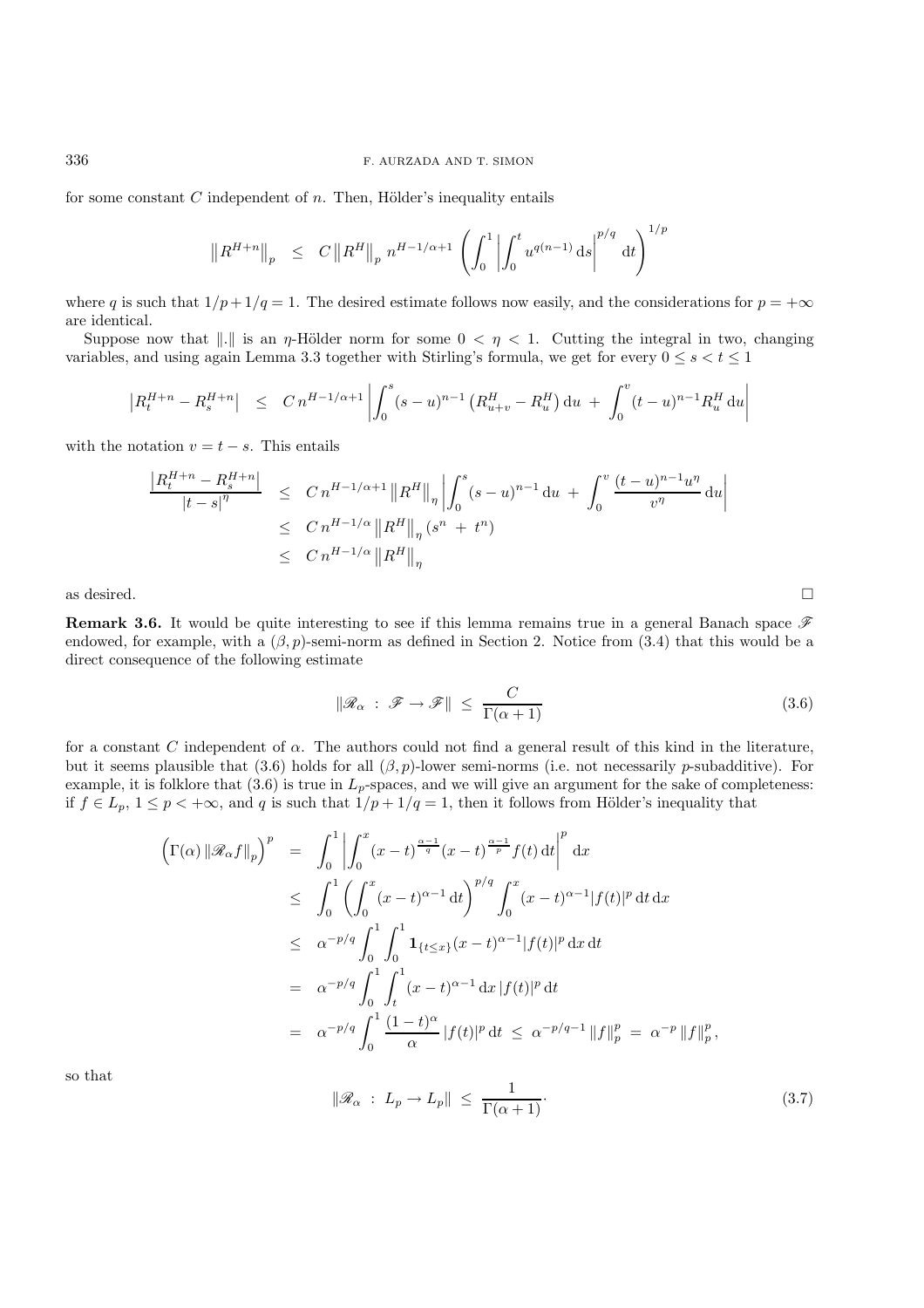Besides, taking  $f \equiv 1$  entails that (3.7) is indeed an equality. The same holds for  $p = +\infty$  as well, as can be seen in a straightforward way. Using the same argument as in Lemma 3.5, we can also prove – details are left to the reader – that

$$
\|\mathcal{R}_{\alpha} : \mathcal{H}^{\eta} \to \mathcal{H}^{\eta}\| = \frac{1}{\Gamma(\alpha+1)},
$$

where  $\mathcal{H}^{\eta}$  stands for the set of  $\eta$ -Hölderian functions starting from zero. Notice finally that if (3.6) held true<br>as an equality this would practically mean that the condition (3.3) is also *necessary* to ensur as an equality, this would practically mean that the condition (3.3) is also *necessary* to ensure (3.5).

We can now finish the proof of the lower bound in Theorem 3.1, under the sole assumption  $(3.3)$ :

**Corollary 3.7.** Let X be defined by (1.2) with  $0 < \alpha < 2, H \ge 1/\alpha$ , and such that (3.3) holds. For all  $1 \leq p \leq +\infty$ *, there exists*  $C > 0$  *such that* 

$$
\log \mathbb{P}\left(\|X\|_p \leq \varepsilon\right) \ \geq \ -C\,\varepsilon^{-1/H}, \quad \varepsilon \to 0.
$$

*Besides, for all*  $0 < \eta < 1$ *,* 

$$
\log \mathbb{P}\left(\left\|X\right\|_{\eta} \leq \varepsilon\right) \geq -C \varepsilon^{-1/(H-\eta)}, \quad \varepsilon \to 0
$$

*for some constant*  $C > 0$ *, as soon as*  $H > 1/\alpha + \eta$ *.* 

*Proof.* Consider first the  $L_p$ -norms. By Lemma 3.5 and the triangle inequality, one has

$$
||X||_p \leq \sum_{n=0}^{\infty} |a_n| ||R^{H+n}||_p \leq \left(1 + C \sum_{n=1}^{\infty} |a_n| n^{H-1/\alpha} \right) ||R^H||_p \leq C ||R^H||_p,
$$

where the last inequality comes from condition  $(3.3)$ . Hence,

$$
\log \mathbb{P}\left(\left\|X\right\|_p \leq \varepsilon\right) \ \geq \ \log \mathbb{P}\left(\left\|R^H\right\|_p \leq \varepsilon/C\right) \ \geq \ -C\,\varepsilon^{-1/H},
$$

where the last inequality comes form the results proved (in the continuous case  $H > 1/\alpha$ ) or mentioned (in the discontinuous case  $H = 1/\alpha$ ) in [16]. The proof is exactly the same for the  $\eta$ -Hölder norms, using Theorem 7 in [16]. in [16].  $\Box$ 

**Remark 3.8.** It follows from the above proof and Theorem 7 in [16] that if (3.6) were true, then Corollary 3.7 would also hold for all  $(\beta, p)$ -lower semi-norms, with the formula for the rate given by Theorem 2.1.

# 3.3. **The upper bound for** L*p***-norms**

Our arguments for the upper bound will be more involved than for the lower bound, because of the nonindependence of the summands which makes the decomposition (1.2) less tractable. In particular, it seems difficult to find a method relying on Anderson's inequality, as in [16]. Notice first that in the case of  $L_p$ -norms it will be sufficient to prove the upper bound for  $L_1$  only, in view of the obvious inequality  $\|.\|_1 \leq \|.\|_p$ .

As mentioned in the introduction, we will use the general relation between small deviations for stable processes and entropy numbers for stable operators discovered by Li and Linde [15]. Set  $E = L_{\infty}$  and consider the dual Banach space E' of E. It is known that  $L_1$  is continuously embedded in E' with  $||f||_1 = ||f||_{E'}$ , for all  $f \in L_1$ .<br>For overy  $n > 0$  it is easily seen that the energtor  $\mathscr{R}^H : F \to I$  defined by For every  $n \geq 0$ , it is easily seen that the operator  $\mathcal{R}_n^H : E \to L_\alpha$  defined by

$$
\mathcal{R}_n^H = \Gamma(H - 1/\alpha + n + 1)\mathcal{R}_{H-1/\alpha + n + 1}
$$

where  $\mathcal{R}_{H-1/\alpha+n+1}$  is the Riemann-Liouville operator from Definition 3.4, is a linear operator such that

$$
\left\|\mathscr{R}_{n}^{H} : E \to L_{\alpha} \right\| = 1.
$$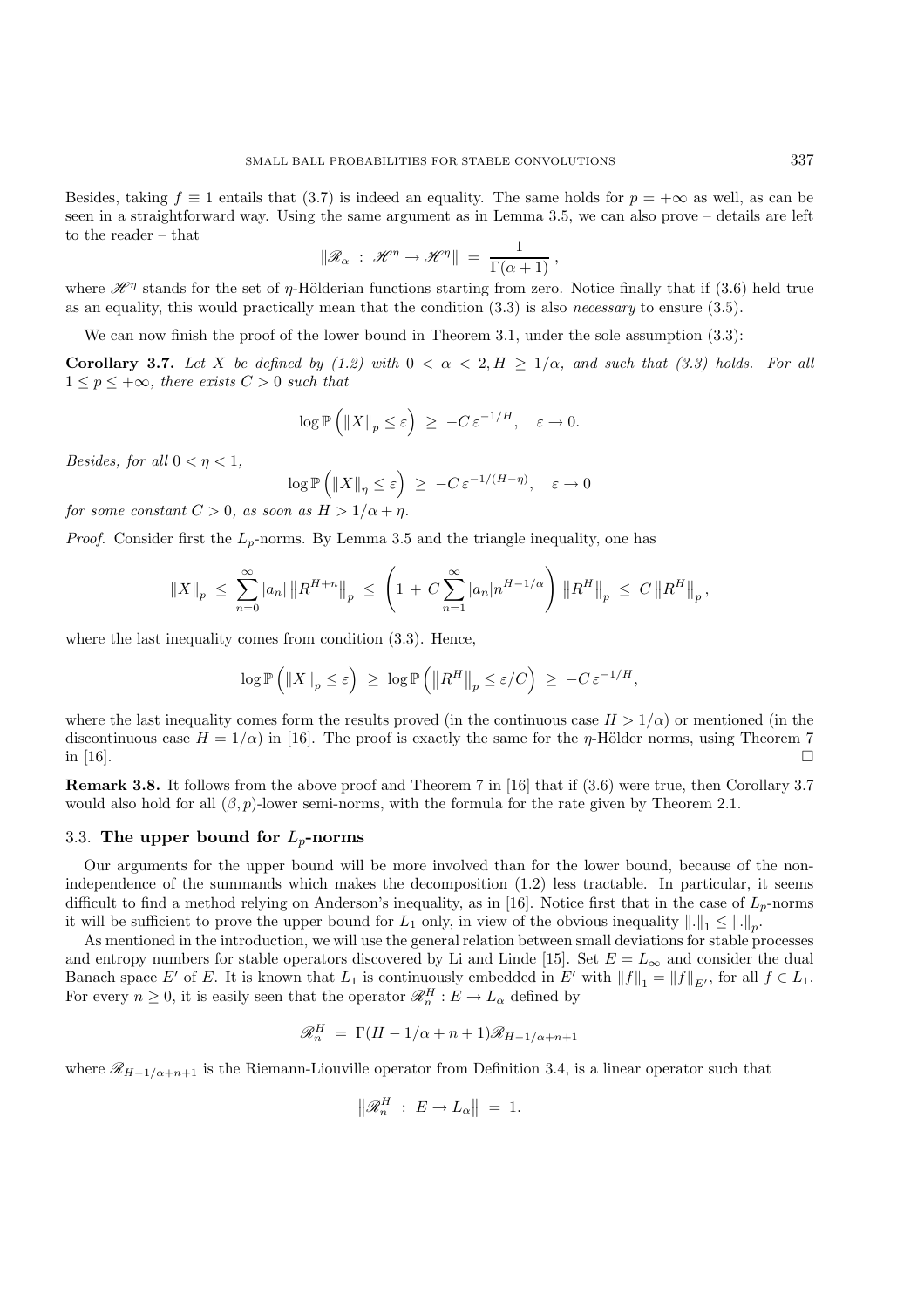Besides,  $\mathcal{R}_n^H$  generates the Riemann-Liouville process  $R^{H+n}$  in the sense of [15] since, by Theorem 11.4.1 in [10] [19],

$$
\mathbb{E}\left[\exp\left(i\int_0^1 R_t^{H+n}x(t)\,\mathrm{d}t\right)\right] = \exp\left(-\left\|\mathcal{R}_n^H x\right\|_{\alpha}^{\alpha}\right) \quad \text{for every } x \in E.
$$

Using (3.3), Stirling's formula and Proposition 3.5.1 in [19], this entails that the operator  $\mathscr{R}_f : E \to L_\alpha$ defined by

$$
\mathscr{R}_f = \sum_{n\geq 0} a_n \mathscr{R}_n^H
$$

is a bounded linear operator generating  $X$  in the sense of [15]. Recall now the definition of the dyadic entropy numbers of an operator  $u : E \to F$ , where F is some other quasi-Banach space:

$$
e_k[u:E \to F] = \inf \left\{ \varepsilon > 0 \mid \exists y_1 \dots y_{2^{k-1}} \in F \ : \ u(B_E(0,1)) \subseteq \bigcup_{i=1}^{2^{k-1}} B_F(y_i,\varepsilon) \right\}
$$

for every  $k \geq 1$ , where  $B_E(x, \varepsilon)$  denotes the ball in E with centre x and radius  $\varepsilon$  and with the same notation for  $B_F(y_i, \varepsilon)$ . From Theorem 4.5 in Li-Linde [15] – see also [1] for a general result, the first one to our knowledge, ensuring that E' satisfies property D in  $[15]$  – our upper bound will be proved as soon as we can show that there exists a constant  $C > 0$  such that

$$
e_k[\mathscr{R}_f: E \to L_\alpha] \ge C k^{-(H-1/\alpha-1)}, \qquad k \to \infty. \tag{3.8}
$$

To find this estimate, we will need a lemma on the entropy numbers of RL operators:

**Lemma 3.9.** *For all*  $\beta > 1/2$  *and*  $0 < \alpha \leq 2$ *, one has* 

$$
e_k[\mathscr{R}_{\beta}: E \to L_{\alpha}] \approx k^{-\beta}, \qquad k \to \infty.
$$

*Proof.* From the main result of [16], we know that for every  $H > 0$ 

$$
-\log \mathbb{P}\left(\left\|R^H\right\|_{E'} \leq \varepsilon\right) \ = \ -\log \mathbb{P}\left(\left\|R^H\right\|_{1} \leq \varepsilon\right) \ \approx \ \varepsilon^{-1/H}, \quad \varepsilon \to 0.
$$

Suppose first that  $\alpha = 2$ . It follows from the general Gaussian connection established in [9] and [14] that for every  $\beta > 1/2$ 

$$
e_k[\mathscr{R}_{\beta}: E \to L_2] \approx k^{-\beta}, \qquad k \to \infty,
$$

which completes the proof for  $\alpha = 2$ , and yields the upper bound for all  $\alpha \leq 2$  because  $L_2 \subseteq L_\alpha$ . To obtain the lower bound we first make the obvious remark that lower bound we first make the obvious remark that

$$
e_k[\mathcal{R}_{\beta}:E\to L_{\alpha}]\,\geq\,e_k[\mathcal{R}_{\beta}:\mathscr{C}\to L_{\alpha}]
$$

where  $\mathscr{C} \subseteq E$  stands for the set of continuous functions from [0, 1] to R. On the other hand, from interpolation results for entropy numbers – see *e.g.* the Theorem p. 13 in  $[6]$  – there exists  $C > 0$  independent of k such that

$$
e_k[\mathscr{R}_{\beta} : \mathscr{C} \to \mathscr{C}]^{1-\alpha/2} e_k[\mathscr{R}_{\beta} : \mathscr{C} \to L_{\alpha}]^{\alpha/2} \geq C e_{2k}[\mathscr{R}_{\beta} : \mathscr{C} \to L_2].
$$

But it follows from Proposition 6.1 in [14] that

$$
e_k[\mathscr{R}_{\beta} : \mathscr{C} \to L_2] \approx k^{-\beta}
$$
 and  $e_k[\mathscr{R}_{\beta} : \mathscr{C} \to \mathscr{C}] \approx k^{-\beta}$ 

as  $k \to \infty$ . Putting these last two facts together yields the desired lower bound.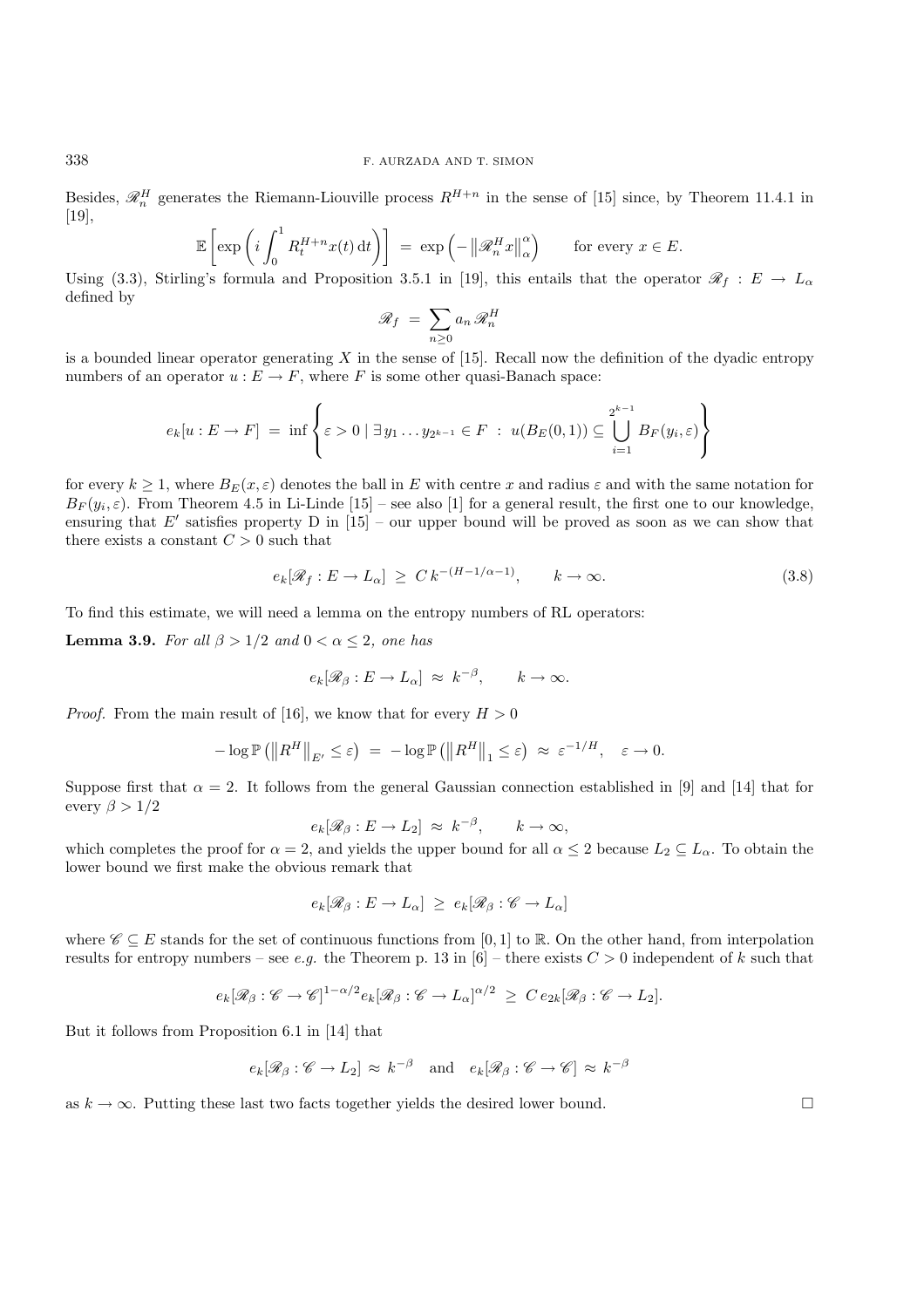*End of the proof.* Define  $h(x) = f(x) - x^{H-1/\alpha}$ . With the above notation, we have

$$
\mathscr{R}_h = \sum_{n\geq 1} a_n \mathscr{R}_n^H = \mathscr{R}_f - \mathscr{R}_{H-1/\alpha+1}.
$$

By Lemma 3.9 and the additivity property of entropy numbers, this entails

$$
e_k[\mathscr{R}_f: E \to L_\alpha] + e_k[\mathscr{R}_h: E \to L_\alpha] \ge e_{2k+1}[\mathscr{R}_{H-1/\alpha+1}: E \to L_\alpha] \approx k^{-(H-1/\alpha+1)} \tag{3.9}
$$

as  $k \to \infty$ . Fix  $0 < \delta < 1$  such that (3.2) holds. By the triangle inequality and the semi-group property of the Riemann-Liouville operator  $(\mathscr{R}_{\beta} \circ \mathscr{R}_{\gamma} = \mathscr{R}_{\beta+\gamma}$  for all  $\beta, \gamma > 0$ ) we see that for every  $x \in E$ 

$$
\|\mathcal{R}_h x\|_2 \leq \sum_{n=1}^{\infty} |a_n| \Gamma(H - 1/\alpha + n + 1) \| \mathcal{R}_{n-\delta} : L_2 \to L_2 \| \left\| \mathcal{R}_{H-1/\alpha+1+\delta} x \right\|_2
$$
  

$$
\leq \|\mathcal{R}_{H-1/\alpha+1+\delta} x\|_2 \sum_{n=1}^{\infty} |a_n| \frac{\Gamma(H - 1/\alpha + n + 1)}{\Gamma(n + 1 - \delta)}
$$
  

$$
\leq C \|\mathcal{R}_{H-1/\alpha+1+\delta} x\|_2 \sum_{n=1}^{\infty} |a_n| n^{H-1/\alpha+\delta}
$$

where the second line comes from  $(3.7)$ . By assumption  $(3.2)$ , we get

$$
\left\|\mathcal{R}_h x\right\|_2 \,\leq\, C\left\|\mathcal{R}_{H-1/\alpha+1+\delta} x\right\|_2
$$

for all  $x \in E$ , and it follows from Lemma 4.2 in [?] that

$$
e_k [\mathscr{R}_h : E \to L_2] \leq Ce_k [\mathscr{R}_{H-1/\alpha+1+\delta} : E \to L_2] \approx k^{-(H-1/\alpha+1+\delta)},
$$

the last approximation coming from Lemma 3.9. Recalling the obvious inequality

 $e_k [\mathscr{R}_h : E \to L_\alpha] \leq e_k [\mathscr{R}_h : E \to L_2]$ 

for every  $\alpha \leq 2$  and putting this together with (3.9) yields

$$
e_k [\mathscr{R}_f : E \to L_\alpha] \geq C k^{-(H-1/\alpha+1)} - e_k [\mathscr{R}_h : E \to L_\alpha] \geq C k^{-(H-1/\alpha+1)}
$$

for large enough k, which completes the proof.  $\square$ 

**Remark 3.10.** Using additivity of entropy numbers, one can show that

$$
e_k [\mathscr{R}_f : E \to L_\alpha] \le C k^{-(H-1/\alpha+1)}
$$

for some  $C > 0$  and large enough k, so that actually

$$
e_k [\mathscr{R}_f : E \to L_\alpha] \approx k^{-(H-1/\alpha+1)}
$$

when  $k \to \infty$ . See also [2] for a more general connection between lower estimates of the small deviation probabilities and upper estimates of entropy numbers, completing the results of [15].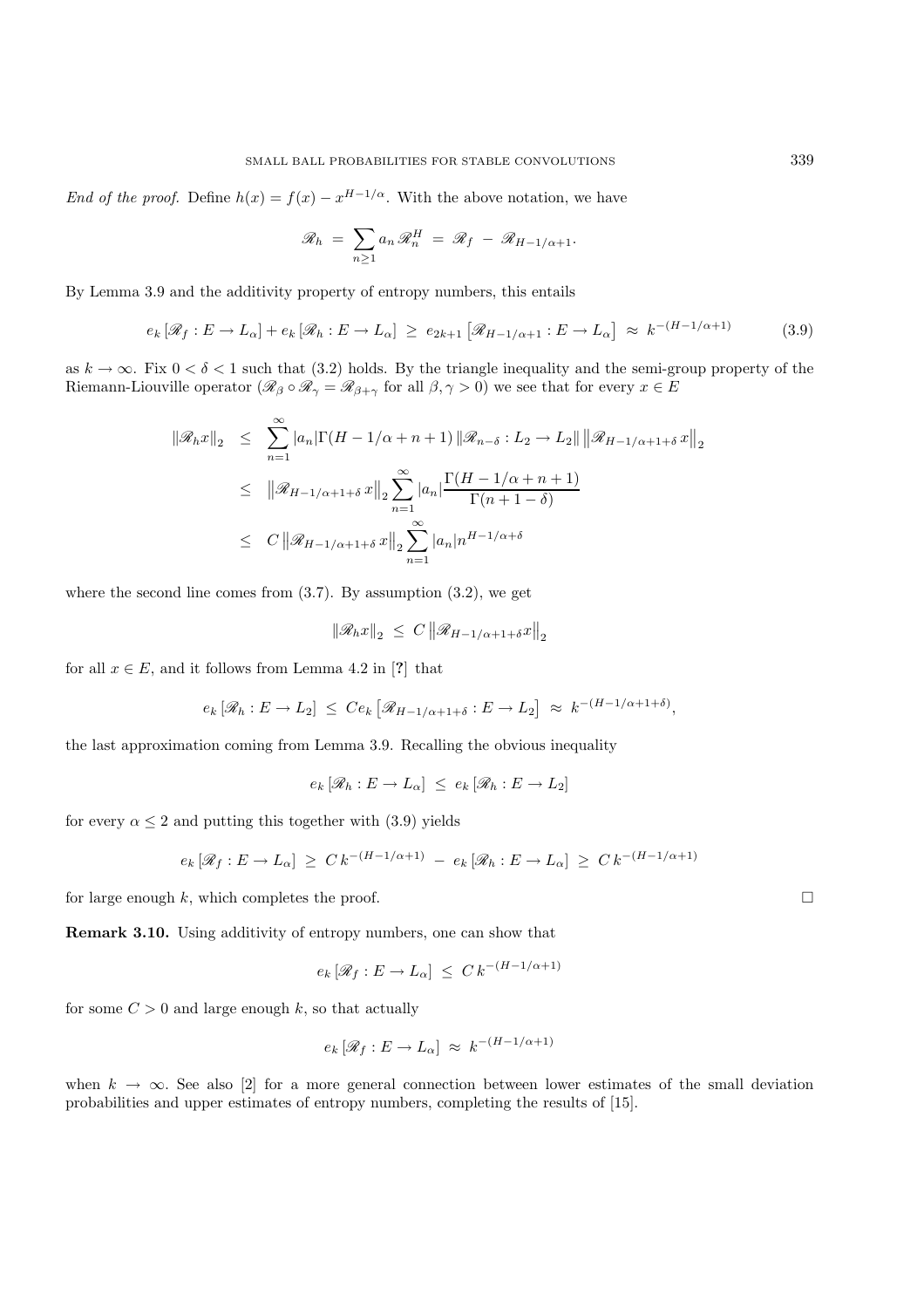# 3.4. **The upper bound for** η−**H¨older norms**

This will be a rather easy consequence of the above upper bound for  $L_{\infty}$ -norms, and we shall not use entropy numbers anymore. A direct approach using dual Hölder spaces [6] may provide more precise results, but it promises to be much more involved as far as the entropy numbers are concerned. Fix  $\eta \in (0,1)$  and  $H > 1/\alpha + \eta$ . Consider the process  $Y^{\nu}$  defined by

$$
Y_t^{\nu} = \sum_{n \ge 0} a_n \left( \frac{\Gamma(H + n - 1/\alpha + 1)}{\Gamma(H - \nu + n - 1/\alpha + 1)} \right) R_t^{H - \nu + n}
$$
(3.10)

for some  $0 < \nu < \eta$ . Since  $H > 1/\alpha + \nu$  we know that  $R^{H-\nu+n} \in \mathscr{C}$  a.s. Using assumption (3.3) and reasoning exactly as in Lemma 3.5, we see that the sum (3.10) converges uniformly and  $Y^{\nu} \in \mathscr{C}$  by Dini's lemma Lemma 3.3 and the uniform convergence in (3.10) that

$$
X = \mathscr{R}_{\nu} Y^{\nu}.
$$

The inverse of the Riemann-Liouville operator  $\mathcal{R}_{\nu}$  is the so-called fractional differentiation operator  $\mathcal{D}_{\nu}$  defined by

$$
\mathscr{D}_\nu\;=\;\mathscr{D}\;\circ\;\mathscr{R}_{1-\nu}
$$

where  $\mathscr D$  is the standard differentiation operator [7]. For every  $\gamma \in [0,1)$  we set, as above,  $\mathscr H^{\gamma}$  for the set of  $\gamma$ -Hölderian functions  $[0,1] \to \mathbb{R}$  starting from 0, endowed with the norm  $\|.\|_{\infty}$ . It follows from Theorem 14 in [7] that for any  $\gamma > 0$  such that  $\nu + \gamma < 1$ ,

$$
\mathscr{R}_{\nu} \; : \; \mathscr{H}^{\gamma} \to \mathscr{H}^{\nu + \gamma}
$$

is bounded and bijective. By the open mapping theorem, the same holds for

$$
\mathscr{D}_{\nu} \; : \; \mathscr{H}^{\nu+\gamma} \to \mathscr{H}^{\gamma}.
$$

Set  $\gamma = \eta - \nu$ . The assumption  $H > 1/\alpha + \eta$  ensures that  $X \in \mathcal{H}^{\eta}$ , so that a.s.  $Y^{\nu} \in \mathcal{H}^{\gamma}$  and

$$
||Y^{\nu}||_{\infty} \leq ||Y^{\nu}||_{\gamma} \leq ||\mathcal{D}_{\nu} : \mathscr{H}^{\eta} \to \mathscr{H}^{\gamma}|| ||X||_{\eta}.
$$

By  $(3.10)$ ,  $(3.2)$  and the upper bound for  $L_p$ -norms, we obtain

$$
\log \mathbb{P}\left[\left\|X\right\|_{\eta} < \varepsilon\right] \leq \log \mathbb{P}\left[\left\|Y^{\nu}\right\|_{\infty} < K\varepsilon\right] \leq -C\varepsilon^{-1/(H-\nu)}, \quad \varepsilon \to 0,
$$

for some constants  $C, K > 0$ . This completes the proof in letting  $\nu \to \eta$ .

**Remark 3.11.** If the operator

$$
\mathscr{D}_\nu\;:\;\mathscr{H}^\nu\to\mathscr{C}
$$

were continuous for the Hölder topology, then the above simple argument would readily yield the exact upper bound

$$
\log \mathbb{P}\left[\left\|X\right\|_{\eta} < \varepsilon\right] \leq -C\varepsilon^{-1/(H-\eta)}, \quad \varepsilon \to 0.
$$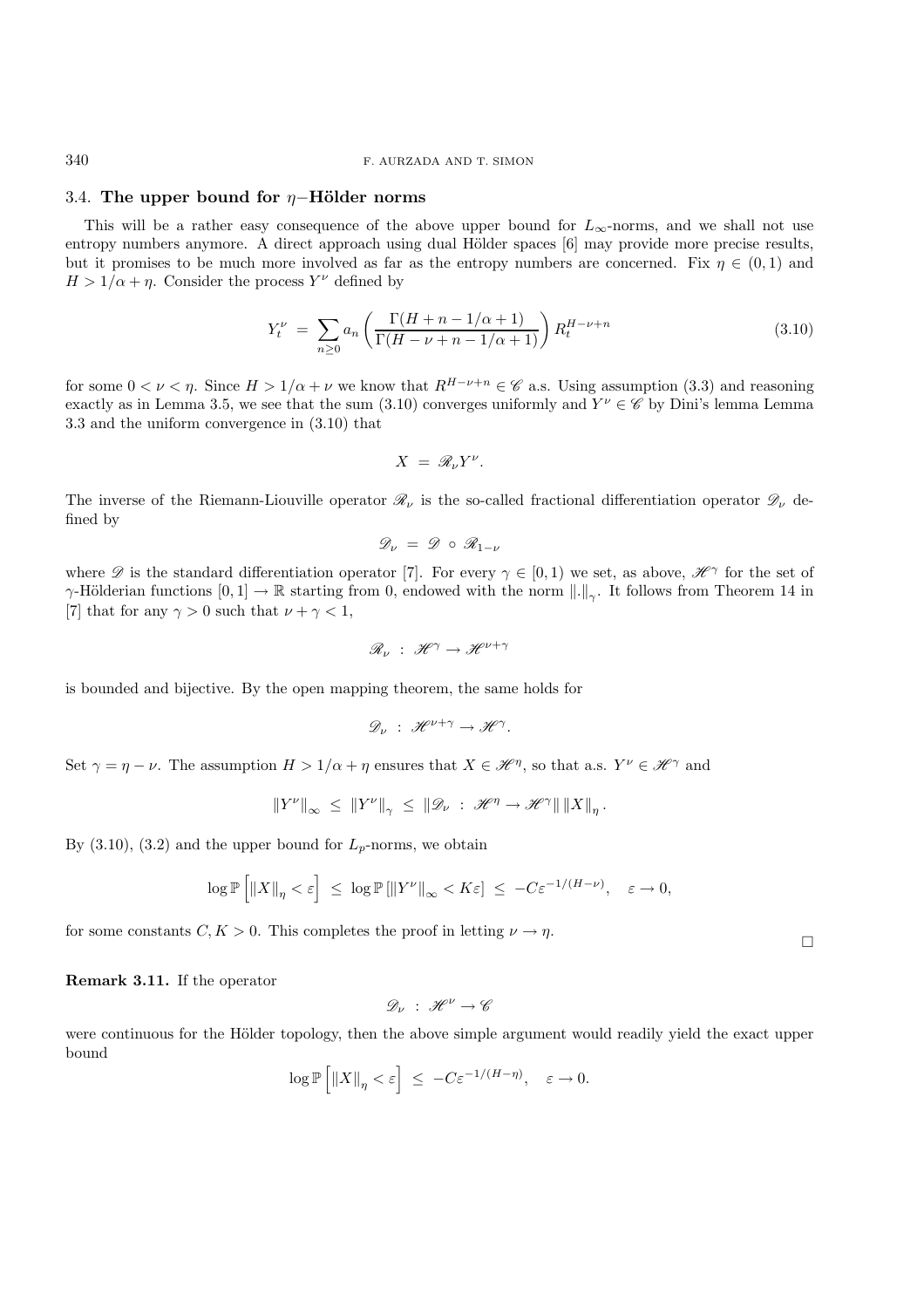# 4. Two examples

### 4.1. **Stable Ornstein-Uhlenbeck processes**

These processes solve the Langevin equation

$$
X_t = \xi - \lambda \int_0^t X_s \, \mathrm{d}s + \sigma Z_t \tag{4.1}
$$

where  $\lambda, \xi, \sigma \in \mathbb{R}$  and Z is a symmetric  $\alpha$ -stable Lévy process. The equation has a unique explicit solution given by

$$
X_t = e^{-\lambda t} \left( \xi + \sigma \int_0^t e^{\lambda u} dZ_u \right)
$$

and since in this paper we focus on processes starting from zero, our stable OU process takes here the simple form:

$$
X_t = \sigma \int_0^t e^{-\lambda(t-u)} dZ_u.
$$

In the non-Gaussian case, the process X has jumps and we can consider  $L_p$ -norms only. Since the kernel<br> $q(t) = \sigma e^{-\lambda t}$  satisfies (3.2) Theorem 3.1 entails  $g(t) = \sigma e^{-\lambda t}$  satisfies (3.2), Theorem 3.1 entails

$$
\log \mathbb{P}\left(\left\|X\right\|_p \leq \varepsilon\right) \approx -\varepsilon^{-\alpha}, \quad \varepsilon \to 0. \tag{4.2}
$$

In the Gaussian case the process  $X$  has the same regularity as the Brownian motion and Theorem 2.1 entails that its small deviation probabilities are also exactly the same, up to the normalization given by  $\sigma$ . We refer *e.g.* to Section 6 in [16] for a survey on small deviations of Brownian motion under different norms. In particular, one has

$$
\varepsilon^2 \log \mathbb{P}\left(\|X\|_{\infty} \leq \varepsilon\right) \ \to \ -\frac{\pi^2}{8}\,\sigma^2, \quad \varepsilon \to 0.
$$

This is actually a very particular case of a general result due to Berthet and Shi [3], who studied small deviations under the sup norm for Gaussian Markov processes defined by the generalised Lamperti transformation

$$
X_t = h(t)B_{g(t)}
$$

of a linear Brownian motion (in the OU case, one has  $g(t) = e^{2\lambda t}-1$  and  $h(t) = \sigma e^{-\lambda t}/\sqrt{2 |\lambda|}$ ), as a consequence<br>of small hall results for the Brownian motion under a weighted sup-norm. Notice that small deviations of of small ball results for the Brownian motion under a weighted sup-norm. Notice that small deviations of Gaussian Markov processes under  $L_p$  norms were also thoroughly studied in [12]. However, there does not seem to exist any literature for this class of processes under other norms.

It is natural to ask whether the constant exists in the asymptotic (4.2) in the non-Gaussian case. Unfortunately, the absence of self-similarity prevents us from using any subadditivity argument as in [4] or [16]. Besides, notice that non-Gaussian stable OU processes cannot be recovered from a Lévy stable process by a Lamperti transformation.

### 4.2. **Fractional Ornstein-Uhlenbeck processes**

Let us consider the Gaussian case first. These processes were introduced in [5] as the solution to the generalised Langevin equation

$$
X_t = \xi - \lambda \int_0^t X_s \, \mathrm{d}s + \sigma B_t^H \tag{4.3}
$$

driven by a fractional Brownian motion  $B<sup>H</sup>$  with Hurst parameter H. They can be written similarly as

$$
X_t = e^{-\lambda t} \left( \xi + \sigma \int_0^t e^{\lambda u} dB_u^H \right)
$$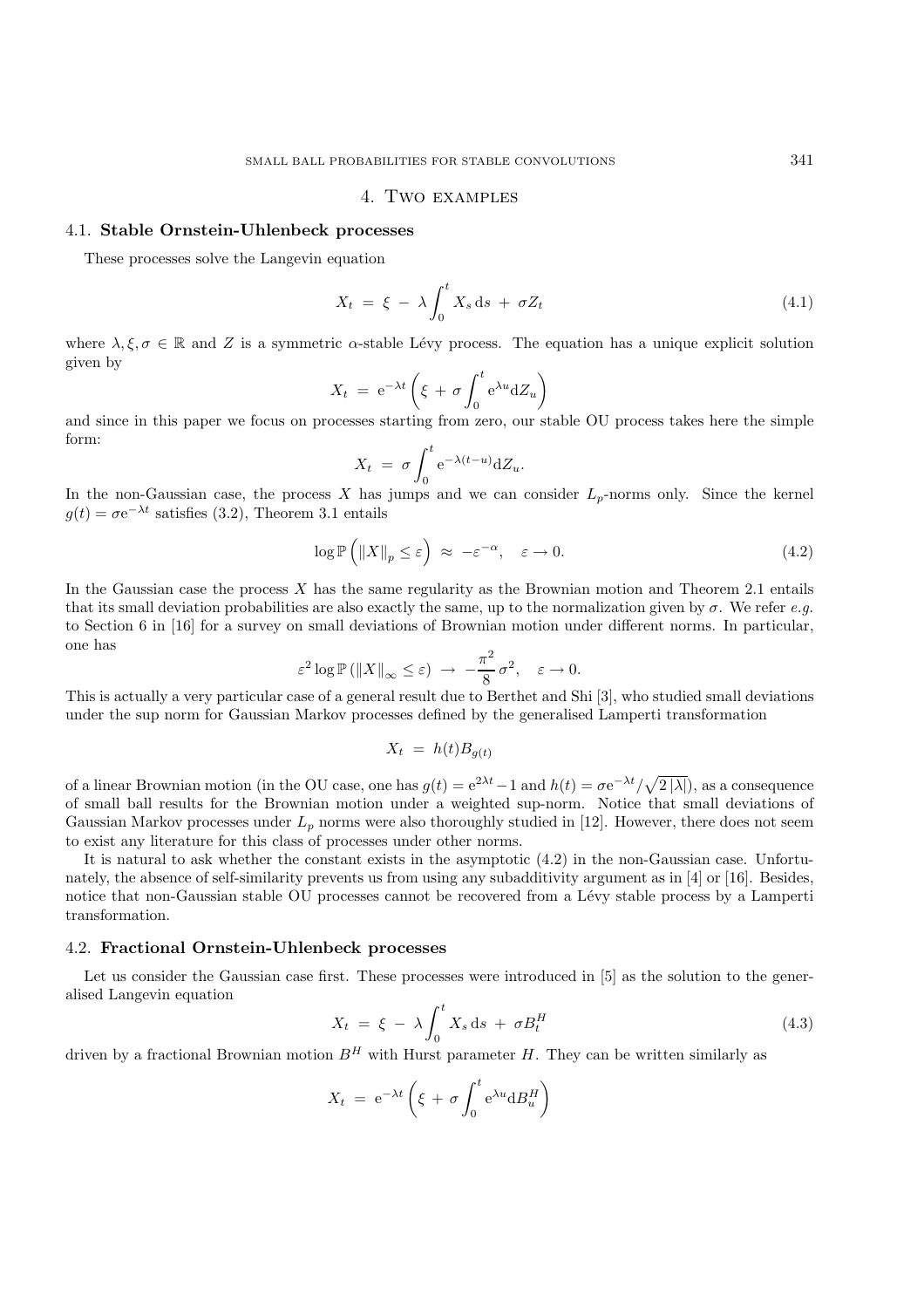(in [5] Prop. A.1 it is proved that the above integral with respect to  $B^H$  exists as a Riemann-Stieltjes integral). In [5], it is also remarked that except in the Brownian case,  $\overline{X}$  defined in (4.3) cannot be retrieved from a fBM by the Lamperti transformation. As above, we will consider the case  $\xi = 0$  *viz.* 

$$
X_t = \sigma \int_0^t e^{-\lambda(t-u)} dH_u^H, \quad t \in [0,1].
$$
\n(4.4)

It is well-known that  $B^{\mathcal{H}}$  can be decomposed into

$$
B_t^H = c_H \left( R_t^H + M_t^H \right)
$$

where  $c_H$  is a normalization constant,  $R^H$  the above (Gaussian) Riemann-Liouville process and  $M^H$  an independent *smooth* process. Using the same argument as in [16], Theorem 12, and the independence argument relying on Anderson's inequality detailed in [13], p. 1334, we see that X defined in  $(4.4)$  has exactly the same small deviation probabilities as Y defined by

$$
Y_t = \sigma c_H \int_0^t e^{-\lambda(t-u)} dR_u^H = \sigma c_H \int_0^t e^{-\lambda(t-u)} (t-u)^{H-1/2} dR_u, \quad t \in [0,1].
$$

From Theorem 2.1 we deduce that for any seminorm  $|| \cdot || \in \mathbf{N}(\beta, p)$  such that  $H > \beta + 1/p$ , we have

$$
\lim_{\varepsilon \downarrow 0} \varepsilon^{\gamma} \log \mathbb{P}[||X|| \le \varepsilon] = -\mathscr{K} (\sigma c_H)^{\gamma}
$$

where  $\gamma = (H - \beta - 1/p)^{-1}$  and *K* is given by (2.1).

In [17], a stable extension of (4.3) is proposed, replacing the driving fractional Brownian motion by the so-called linear fractional stable motion  $\Delta_{H,\alpha}^{a,b}$  (LFSM) which is defined by

$$
\Delta_{H,\alpha}^{a,b}(t) = \int_{\mathbb{R}} \left( a \left[ (t-s)_{+}^{H-1/\alpha} - (-s)_{+}^{H-1/\alpha} \right] + b \left[ (t-s)_{-}^{H-1/\alpha} - (-s)_{-}^{H-1/\alpha} \right] \right) dZ_{s}
$$

for every  $t \geq 0$ , where a, b are two real constants,  $0 < \alpha \leq 2$  and  $0 < H < 1$ . A remarkable feature of these LFSM's is that they are all equal to fBM – up to some constant – in the case  $\alpha = 2$ . In the non-Gaussian case however, different values of a, b yield different processes. Taking  $a = 1$  and  $b = 0$  entails

$$
\Delta_{H,\alpha}^{1,0}(t) = \int_{\mathbb{R}} \left( (t-s)_+^{H-1/\alpha} - (-s)_+^{H-1/\alpha} \right) dZ_s
$$

we can decompose

$$
\Delta_{H,\alpha}^{1,0}(t) \stackrel{d}{=} R_t^H + M_t^H
$$

where  $R^H$  is the above (non-Gaussian) Riemann-Liouville process and  $M^H$  given by

$$
M_t^H = \int_0^{+\infty} \left( (t+s)^{H-1/\alpha} - s^{H-1/\alpha} \right) dZ_s, \quad t \ge 0
$$

is an independent smooth process. The solution to  $(4.3)$  starting from 0 can also be written as

$$
X_t = \sigma \int_0^t e^{-\lambda(t-u)} d\Delta_{H,\alpha}^{1,0}(u), \quad t \in [0,1].
$$